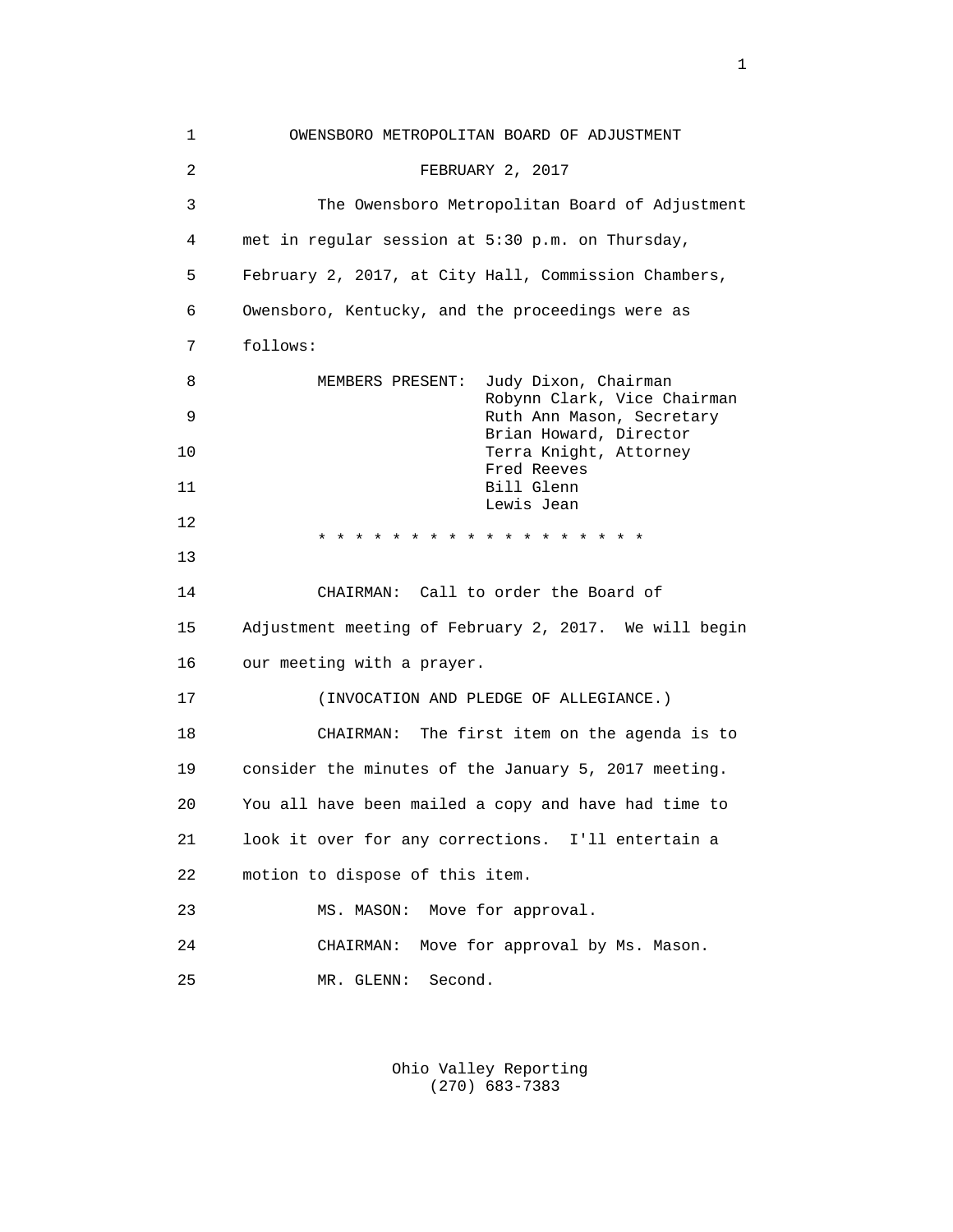1 CHAIRMAN: Second by Mr. Glenn. Any questions 2 on the motion? 3 (NO RESPONSE) 4 CHAIRMAN: All in favor of the motion raise 5 your right hand. 6 (ALL BOARD MEMBERS PRESENT RESPONDED AYE.) 7 CHAIRMAN: Motion passes. Next item. 8 ---------------------------------------------- 9 VARIANCES 10 ITEM 2 11 570 Highway 140 West, zoned A-U Consider a request for a Variance in order to reduce 12 the front yard building setback line from 60 feet from the centerline of the road to 41 feet from the 13 centerline of the road. Reference: Zoning Ordinance, Article 8, 14 Section 8.5.2(c) Applicant: Joseph & Susan Shultz 15 16 MS. KNIGHT: Please state your name for the 17 record. 18 MR. HILL: Mike Hill. 19 (MIKE HILL SWORN BY ATTORNEY.) 20 MR. HILL: This is an application for a 21 variance for a barn that has already been constructed. 22 The subject property is a 15 acre agricultural zoned 23 parcel. Has a residence and another, at least one 24 other accessory building on it. The applicant last 25 year at some point constructed a 150 by 50 in-door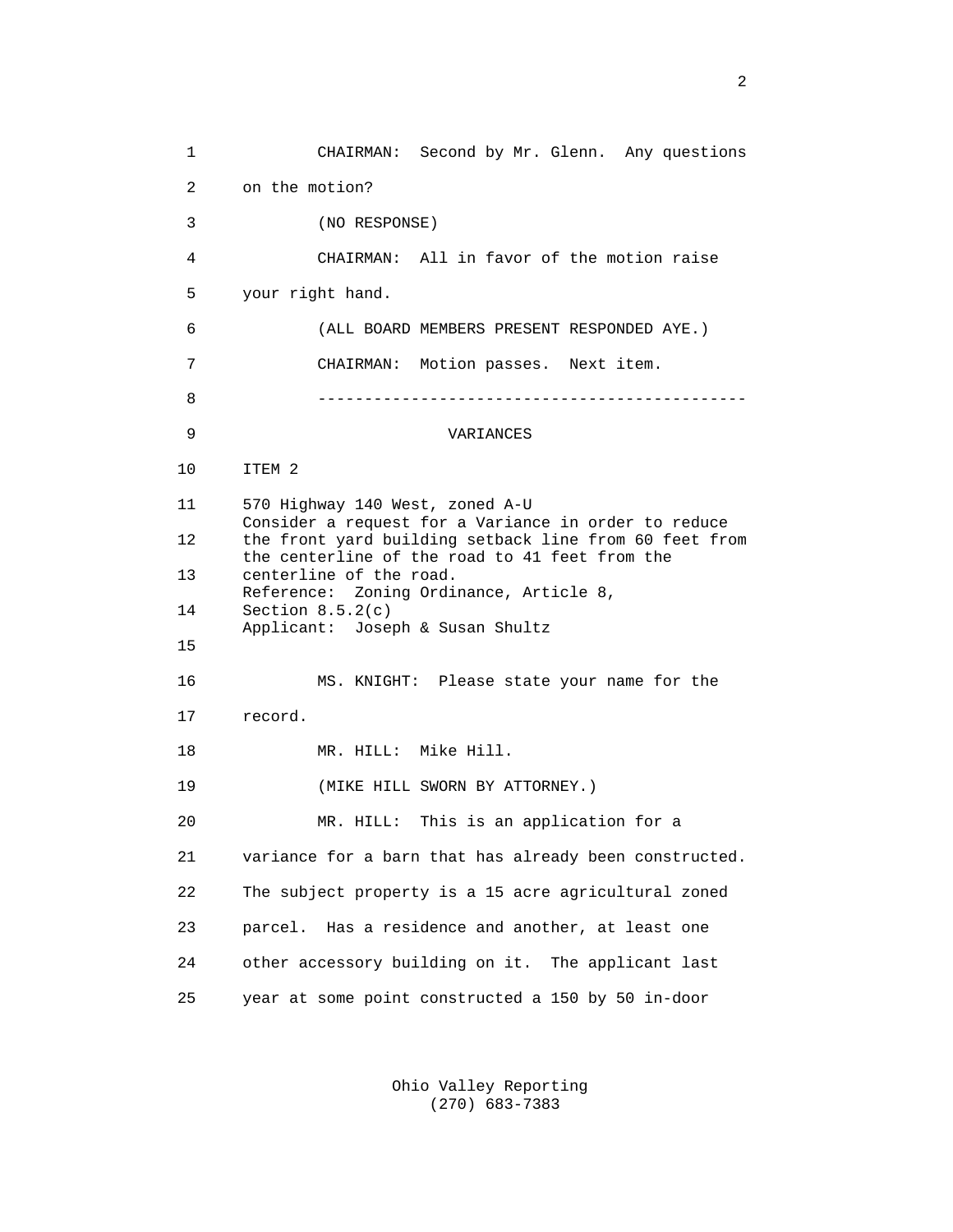1 horse training building without obtaining a building 2 permit from the OMPC office. The building was 3 constructed 41 feet from the centerline of Highway 140 4 West, while the requirement is for a building setback 5 of 60 feet from the centerline. So it's 19 feet 6 closer to the road than the zoning ordinance allows.

 7 The applicant believed that his property was 8 farm exempt, but he never followed the necessary 9 paperwork in the OMPC office to be designated as farm 10 exempt. Even if they had obtained the farm exemption 11 designation, they still would have been required to 12 comply with the building setbacks.

 13 If you're farm exempt, you do not need a 14 building permit, but you are required to comply with 15 building setback requirements. So regardless of that 16 point, the building setbacks still needed to be met.

 17 Staff was made aware of this issue when the 18 applicant approached the electric company to obtain 19 electric service. They require an inspection from our 20 department regarding an electrical inspection. It was 21 found at that time, after our Staff went out and 22 looked at the site, measured the location of the 23 building relative to the property line and the 24 centerline of the road, that the building was located 25 or placed too close to the front property line.

> Ohio Valley Reporting (270) 683-7383

 $\sim$  3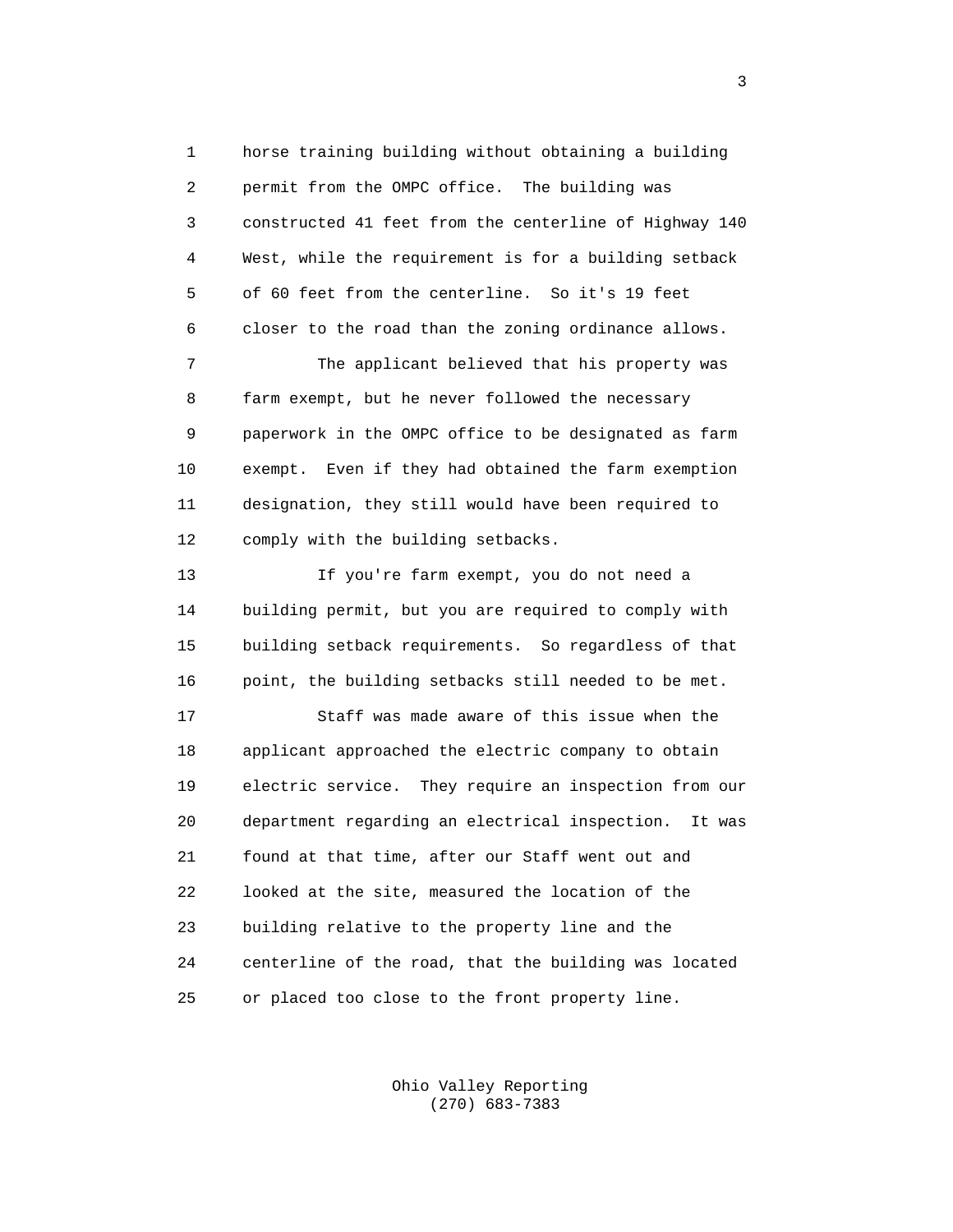1 Staff done research in the area going east and 2 going west quite a ways on 140 West. Did not find any 3 prior variance requests up and down 140 West similar 4 to this request or any other type of variance request.

 5 Staff feels that there are issues that could 6 have been addressed if the applicant came in, in the 7 beginning, and applied for the building permit. We 8 would have, hopefully we would have found or noticed 9 or notified them of what the setback requirement was 10 and the building would have been located in the proper 11 place.

 12 Staff does not feel there is a hardship in 13 this case. We feel there's adequate place on the 14 property to construct the building without requesting 15 this variance.

 16 Granting the Variance, as Staff, we feel will 17 adversely affect the public health, safety or welfare 18 because this is in an agricultural area where most 19 buildings are set much further back from the road than 20 the subject building. Granting the Variance will 21 alter the essential character of the general vicinity 22 because there are no other examples of buildings of 23 this magnitude located so close to the road along this 24 section of Highway 140 West. Granting this Variance 25 may cause a hazard or a nuisance to the public because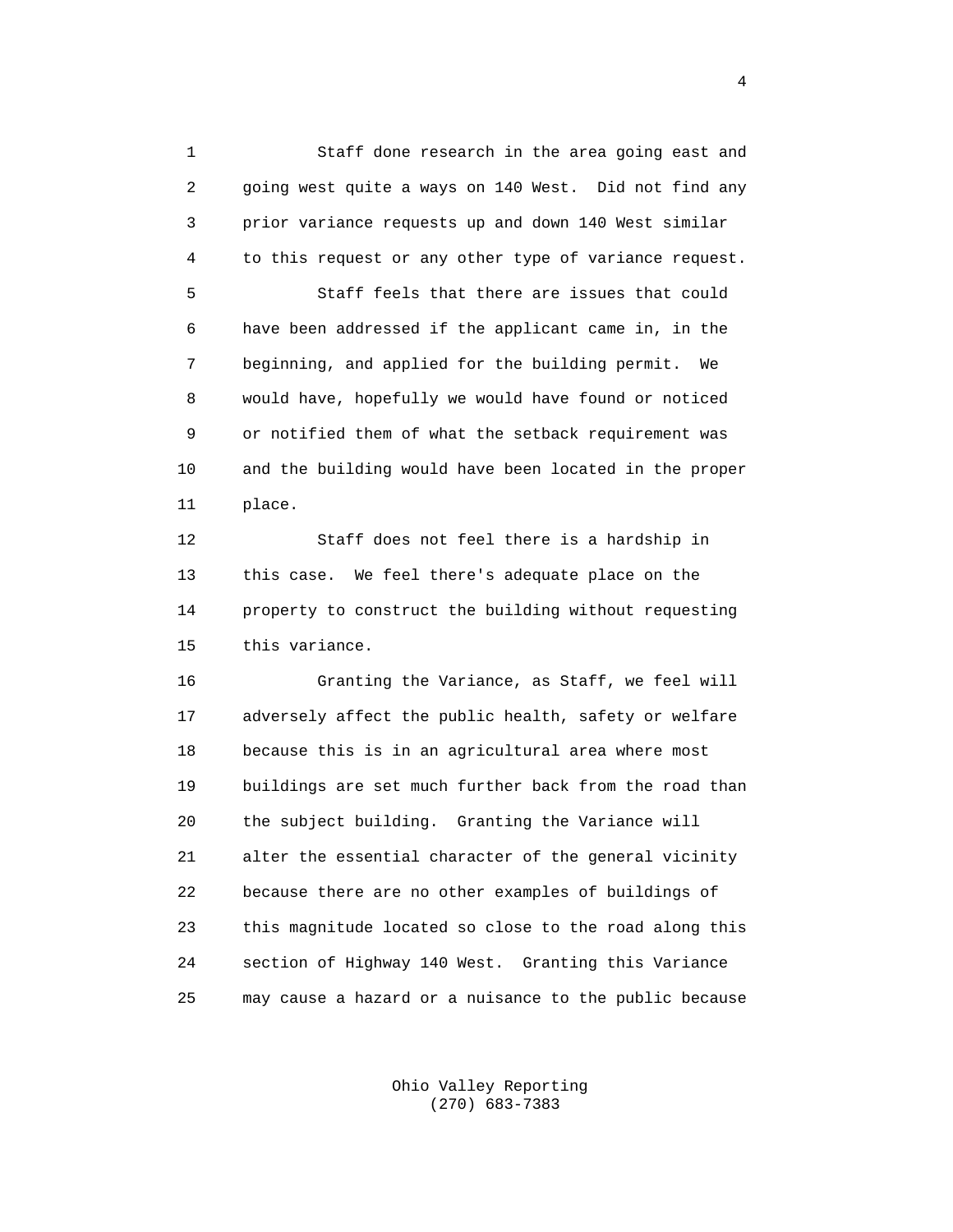1 the close proximity of the building to the road has 2 the potential to create a hazard for drivers. 3 Granting the variance will allow an unreasonable 4 circumvention of the requirements of the zoning 5 regulations because there appears to be adequate space 6 on the property to construct this building and be 7 compliant with the setback requirements. Furthermore, 8 even if this property was designated as farm exempt as 9 the applicant thought, compliance with the building 10 setback regulations is still required. 11 Staff recommendation is for denial. 12 We request that the Staff Report be entered 13 into the record as Exhibit A. 14 I do have a few slides that I want to go 15 through real quick just to show you a few pictures, a 16 couple of aerial photos, and we can go back to those 17 if needed during the meeting. 18 This slide is the applicant's exhibit that 19 they provided. It's a rough sketch of the building 20 there in the middle, 150 by 50, and a distance to the 21 property lines to the west, to the east and to the 22 centerline of the road which would be north showing 41 23 to centerline. 24 This is the general area of the property in 25 question that's highlighted there in the center, and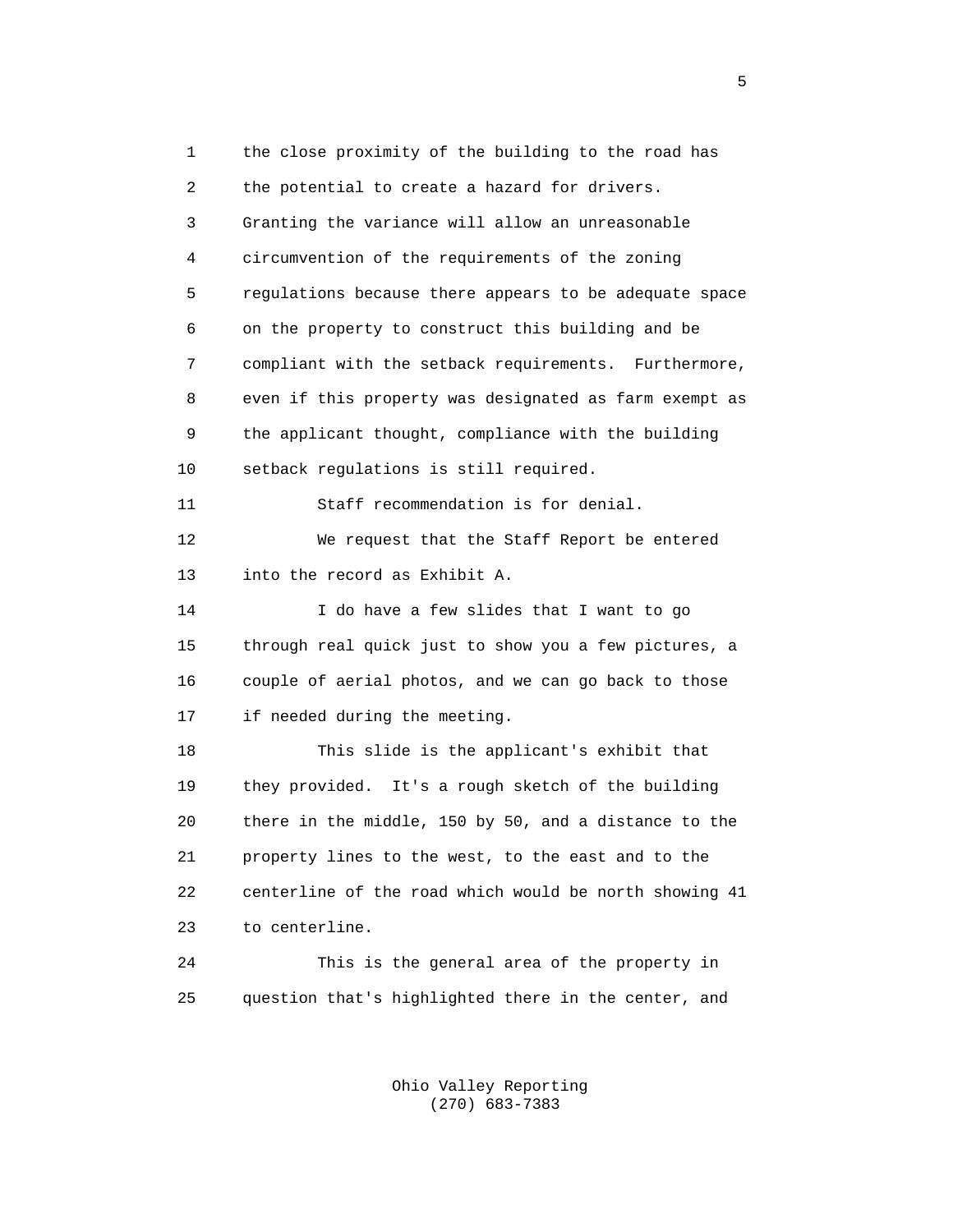1 then close up of the property. The blue rectangle is 2 an approximation in size and location of where the 3 building in question is located. So that gives you an 4 idea of the lay of the land and the size of the 5 property. 6 There's a series of pictures of the building 7 from the road and from the side. You can see the 8 distance. 9 MR. REEVES: Could you go back one slide, 10 Mr. Hill, please? 11 MR. HILL: Sure. 12 MR. REEVES: Hang on there just a second 13 there, if you don't mind. 14 MR. HILL: Sure. 15 MR. REEVES: Okay. 16 MR. HILL: The rest of these are pictures, 17 half a dozen or so pictures of various views and 18 angles of the building to give you an idea of the land 19 around the building. That was the best one. 20 We can go back to the pictures, if anybody has 21 any questions. That's all I have at this time. 22 CHAIRMAN: Is there someone here representing 23 the applicant? 24 MR. SHULTZ: Just myself, ma'am. 25 CHAIRMAN: Would you step to the microphone so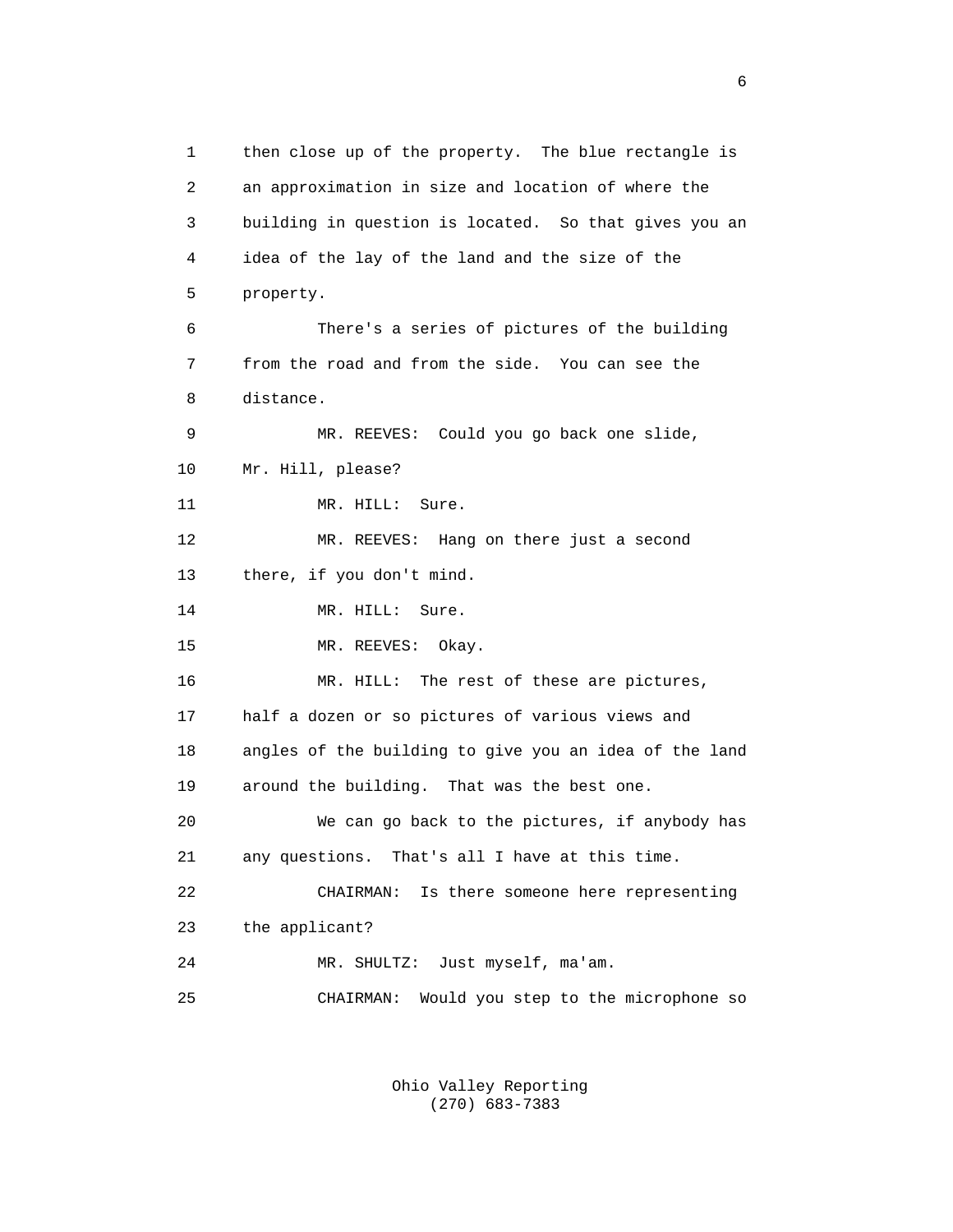1 you can be sworn in.

 2 MS. KNIGHT: Please state your name for the 3 record.

4 MR. SHULTZ: Joseph Shultz.

5 (JOSEPH SHULTZ SWORN BY ATTORNEY.)

 6 CHAIRMAN: You want to explain to us your 7 feelings on why you built in this place.

 8 MR. SHULTZ: Yes, ma'am. I was going to build 9 it on the backside. When we laid it out, the grade 10 would be about 8 foot to move from one side. So we 11 decided to move it up front. If you -- I know the 12 picture up there, the way it looks that is about the 13 levelest ground I have is right there where it's at. 14 If I come back, further back, it slopes down. Used to 15 be an oil well out there. If you look between the two 16 trees just north of the pond, there's a pipe. I fill 17 in a sink hole about once a year out in that area. So 18 that's one of the reasons we put it up there.

 19 Then I had no excuse about the 60 foot. I had 20 no idea. I knew about the right-of-way with Kenergy 21 and the road. If I knew about the setback, I wouldn't 22 be here today.

 23 Being farm exempt, I've been over to farm 24 services. I've talked to somebody else up there at 25 Planning and Zoning. I was going to get an exemption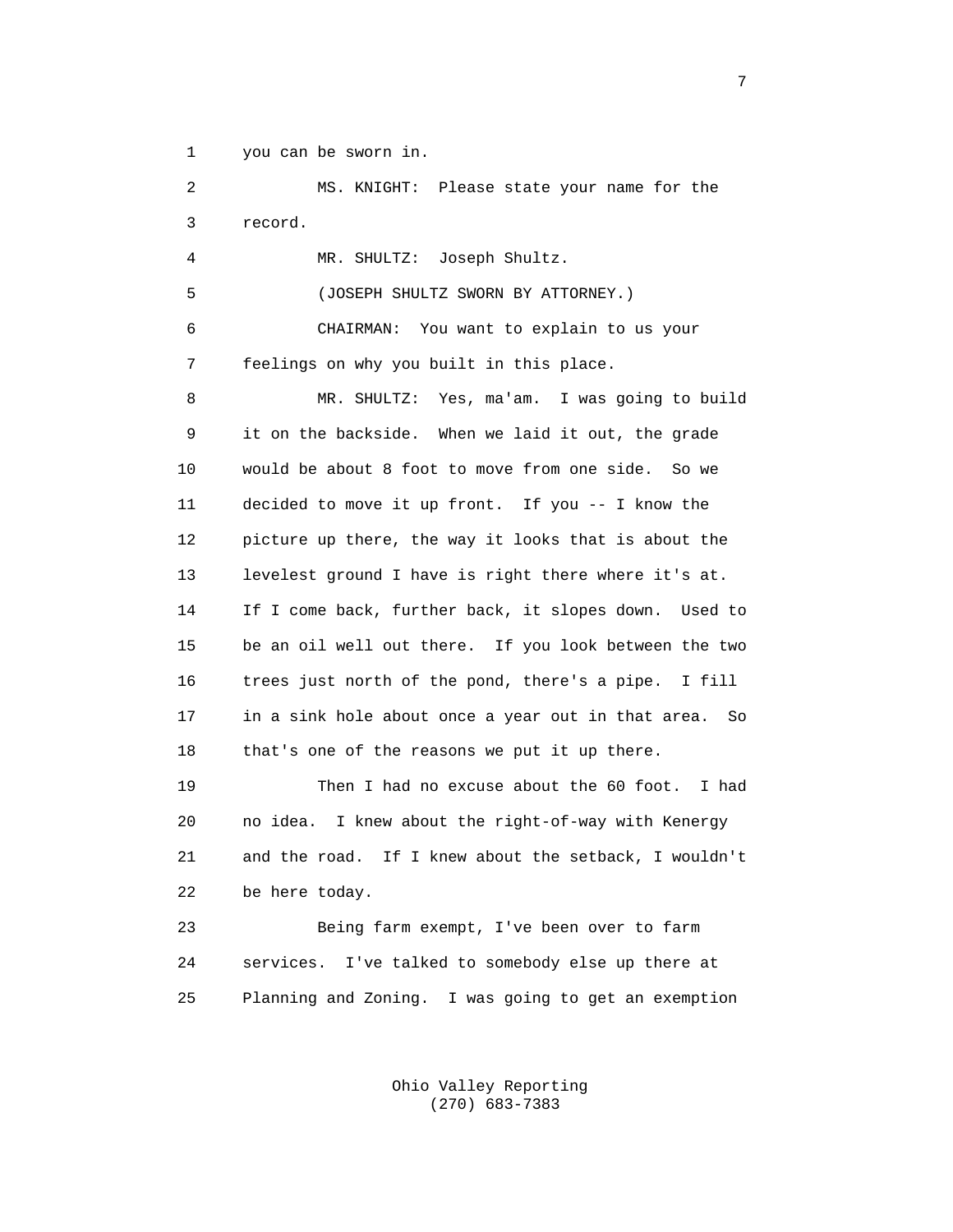1 before I knew about the setback.

 2 Also, I have a picture of a barn that's right 3 down the street from me. 4 CHAIRMAN: You want to pass those down and 5 we'll distribute them. 6 MR. SHULTZ: This is some of the pictures 7 going up into the house or off of 431 up to my house. 8 The first picture of the gray barn is about a 9 mile, maybe a mile and a half west of me and comes 10 around in a curve. That's right up on the road. 11 Without knowing, ignorance is what it is. 12 CHAIRMAN: Anyone on the board have any 13 questions of Mr. Shultz? 14 Mr. Reeves. 15 MR. REEVES: Mr. Schultz, did you build the 16 barn yourself or did you have a contractor do it? 17 MR. SHULTZ: I had a contractor build it. He 18 lives right down the street from me there in Utica. 19 MR. REEVES: Was he not aware of the need for 20 a permit when he built the barn? 21 MR. SHULTZ: No, because we both were under 22 the assumption that it was farm exempt. When I 23 mentioned the setback, after I found out about it from 24 the Staff over there, Planning and Zoning, he had no 25 clue. I said, you know now. That's where we're at.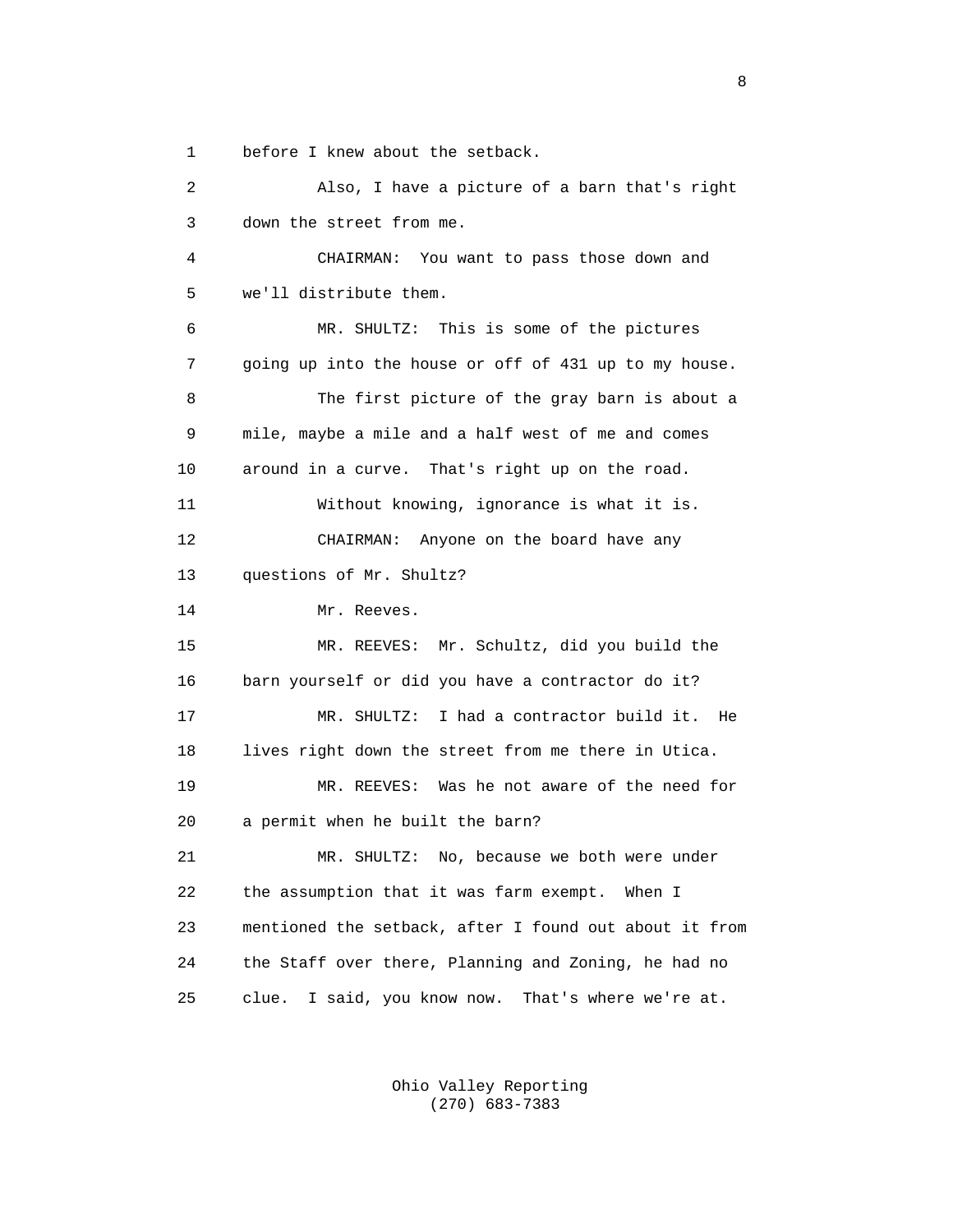1 MR. REEVES: What takes place inside the barn, 2 please? 3 MR. SHULTZ: Well, 100 foot of it all we do is 4 train horses. I've got eight horses out there. To 5 keep them in shape and without trying to kill me, we 6 try to get them up in the wintertime so we can ride. 7 MR. REEVES: That's all I have right now. 8 Thank you. 9 CHAIRMAN: Anyone else have any questions of 10 Mr. Shultz? 11 (NO RESPONSE) 12 CHAIRMAN: Anyone in the audience want to 13 address this issue? 14 Step to the podium. 15 MS. MASON: I have a question. I might be 16 showing my stupidity. To move this building, are pole 17 buildings made where you can take them apart? 18 MR. SHULTZ: I would assume that, but I don't 19 know how much it would be. I got concrete the first 20 50 foot of it. I don't know how deep the poles are 21 and how much concrete is used. I don't know if 22 there's a fix to that. I'm sure there is, but it 23 would have to be a while, money-wise. 24 CHAIRMAN: Do you know if your contractor has 25 built for other people in your area?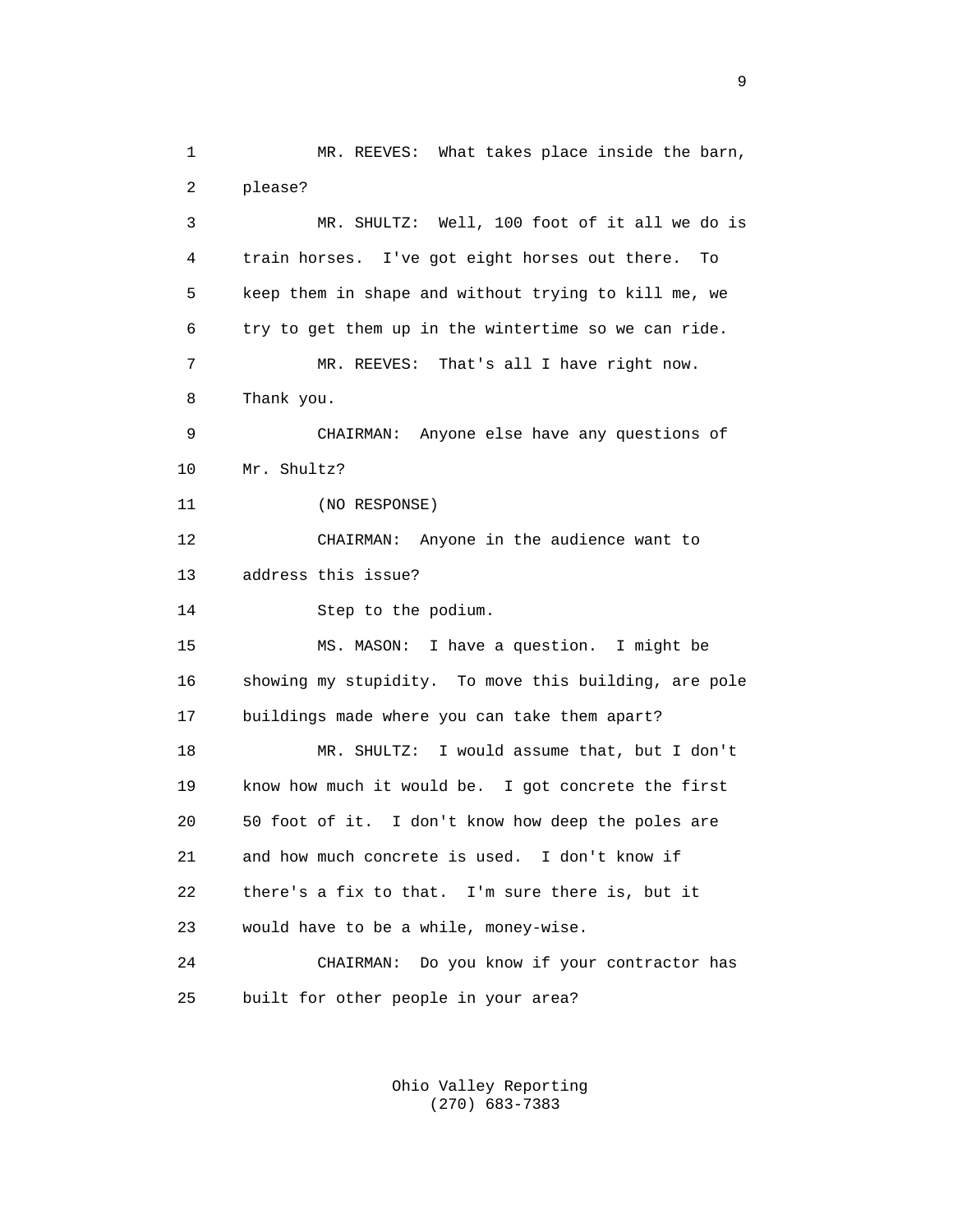1 MR. SHULTZ: This man, he builds for Lambert. 2 He mainly does it on the side. He's like a day labor, 3 you know, when he can get work. 4 CHAIRMAN: Thank you. 5 Anyone else have any questions of Mr. Shultz? 6 (NO RESPONSE) 7 CHAIRMAN: Anyone else in the audience want to 8 address this issue? 9 You have to go to the microphone, if you're 10 going to talk. 11 MS. KNIGHT: State your name for the record. 12 MR. COAKLEY: Mike Coakley, C-o-a-k-l-e-y. 13 (MIKE COAKLEY SWORN BY ATTORNEY.) 14 CHAIRMAN: What do you have to say? 15 MR. COAKLEY: We live west of the building. 16 It doesn't block any vision. I don't have any 17 objection to the building at all. 18 CHAIRMAN: Do you have anything else you want 19 to add? 20 MR. COAKLEY: Other than no problem at all 21 with us. We live west of the Shultz. That's about 22 it. 23 CHAIRMAN: Anybody have any questions of 24 Mr. Coakley? 25 (NO RESPONSE)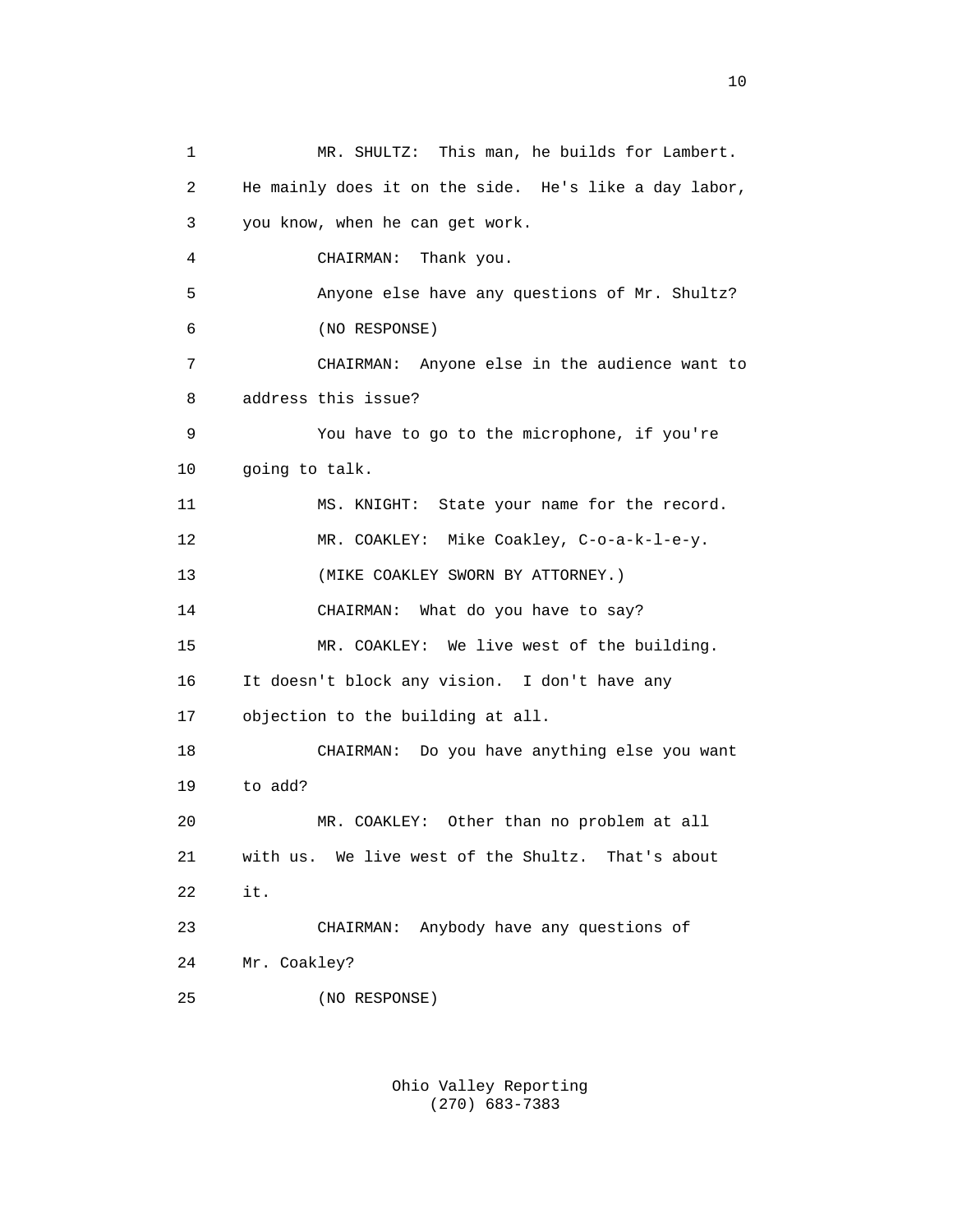1 CHAIRMAN: Thank you.

| 2  | Anyone else have anything to add?                       |
|----|---------------------------------------------------------|
| 3  | State your name for the record.<br>MS. KNIGHT:          |
| 4  | Janice Foster.<br>MS. FOSTER:                           |
| 5  | (JANICE FOSTER SWORN BY ATTORNEY.)                      |
| 6  | I'd just like to say that I know<br>MS. FOSTER:         |
| 7  | they said there's probably some, might be danger        |
| 8  | Our house is the closest one there. As far as<br>there. |
| 9  | coming out of our driveway, there's more danger with    |
| 10 | the hill right there. We can see the road. We don't     |
| 11 | have any problem coming out of our driveway.<br>So I'm  |
| 12 | not sure what other kind of dangers there are. I just   |
| 13 | want to make that clear. I mean Joe and Susan didn't    |
| 14 | even know we were coming tonight. We were kind of       |
| 15 | surprised by the letter. We're like, what is this?      |
| 16 | Did we do something wrong? Then we got reading and      |
| 17 | researching and all. I know they probably spent a       |
| 18 | I would think if anybody was going to be in<br>lot.     |
| 19 | danger it might be us being the closest people to the   |
| 20 | building. I know there's not a danger there.<br>As I    |
| 21 | said, I pray every time I come out of the driveway on   |
| 22 | the other end just because there's a hill.<br>That is   |
| 23 | dangerous.                                              |
| 24 | There are several other buildings.<br>I mean the        |

 Ohio Valley Reporting (270) 683-7383

25 old Utica post office used to be there, and J.R.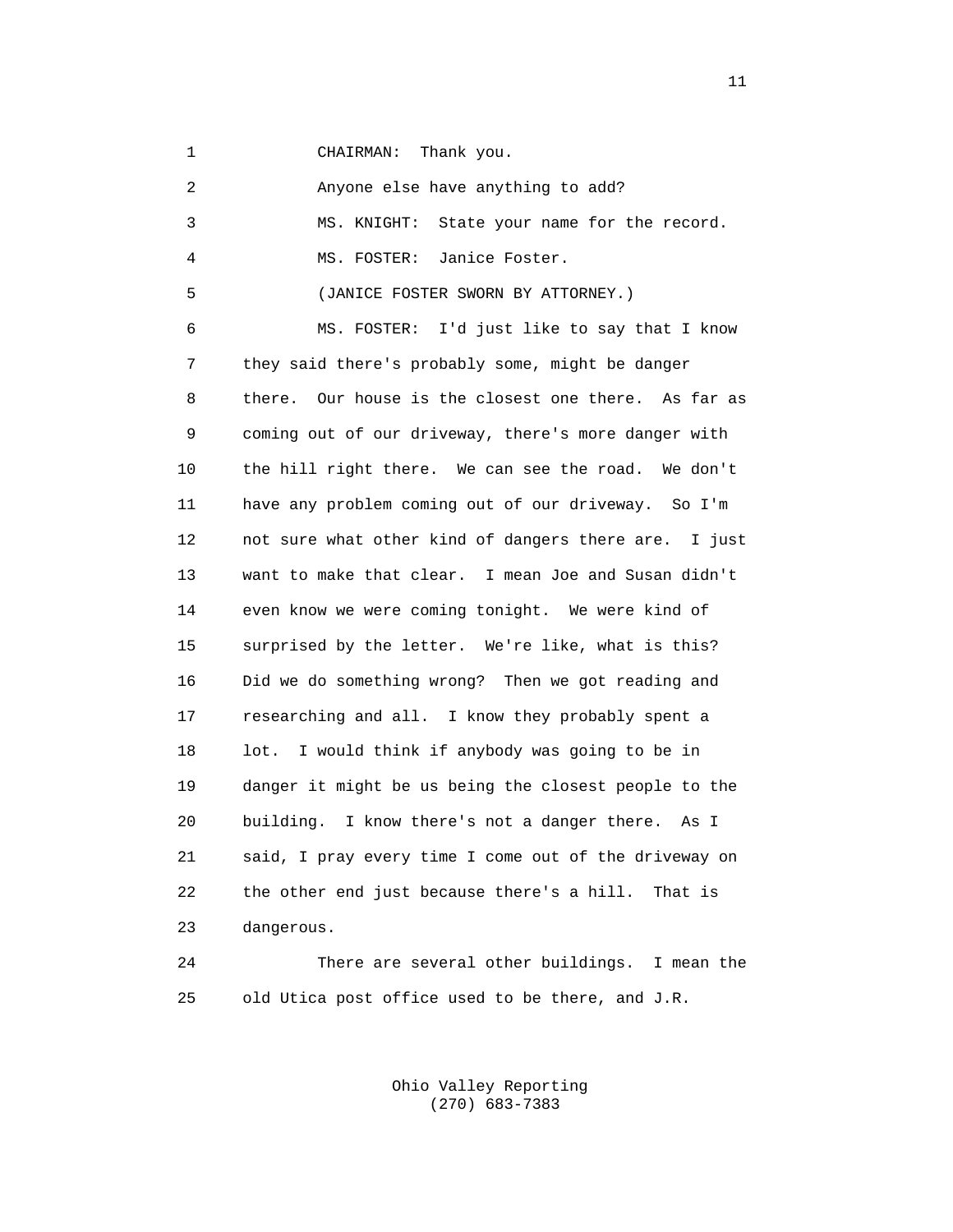1 store. All of those are right on the road almost. 2 I'd hate to see somebody punished for lack of 3 knowledge I guess is what I'd like to say. That's all 4 I have to say, unless you have any questions. 5 CHAIRMAN: Any questions? 6 (NO RESPONSE) 7 CHAIRMAN: Thank you. 8 Mr. Howard, do you have anything you want to 9 add? 10 MR. HOWARD: I don't have any comments. I'd 11 be glad to answer questions if anybody has any of 12 Staff. 13 MR. REEVES: I have questions of Mr. Howard. 14 My assumption is if we denied this variance 15 request, then the applicant would have to take the 16 barn down, either leave it down or relocate it, and in 17 what time period would we expect that to have to 18 happen? 19 MR. HOWARD: The first part would be, yes, if 20 the variance were denied, it's in a location that 21 doesn't meet the zoning ordinance requirements. 22 As far as the time, we would certainly work 23 with them as far as when. We wouldn't say that it has 24 to be done in 30 days or 60 days, but it would need to 25 be done at some point, and we would follow up. You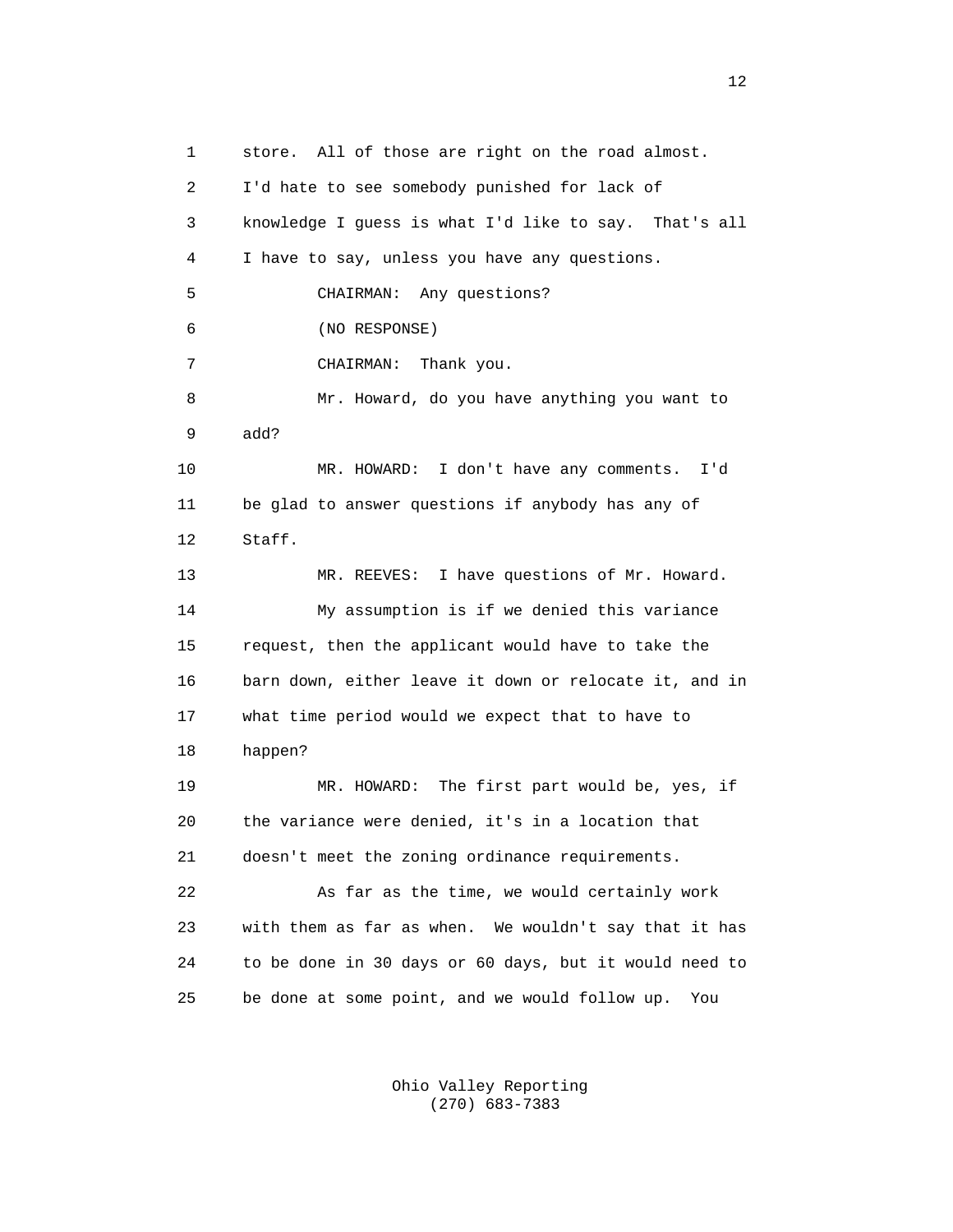1 know, we're flexible. We would be flexible certainly 2 on that.

 3 MR. REEVES: Am I correct in that, and we deal 4 with these variances all the time, and usually the 5 same four issues are either will or will not; that 6 three of these four issues for sure would have a 7 negative impact on granting this variance. Is that an 8 accurate reading of it?

 9 MR. HOWARD: Right. Again, the way the Staff 10 looks at it is based on the information that's 11 submitted, what we know and what we see during field 12 research. It does include the testimony that's heard 13 here tonight. I know the applicant came in and talked 14 with Jim and went over everything with him. We're 15 aware of what's going on, but when we look at it, we 16 have to look at it from the perspective of, you know, 17 what was done and how it was done. You know, what the 18 future implications are and that type of thing. So 19 that's why when we craft findings, you know, they're 20 indicated the way that they are.

 21 MR. REEVES: Might we also noted for those in 22 the audience, I'm sure everybody is struggling with 23 this like I am. Really, it's tough. Some of the 24 pictures you provided were buildings that were put in 25 pre any kind of ordinances. Okay?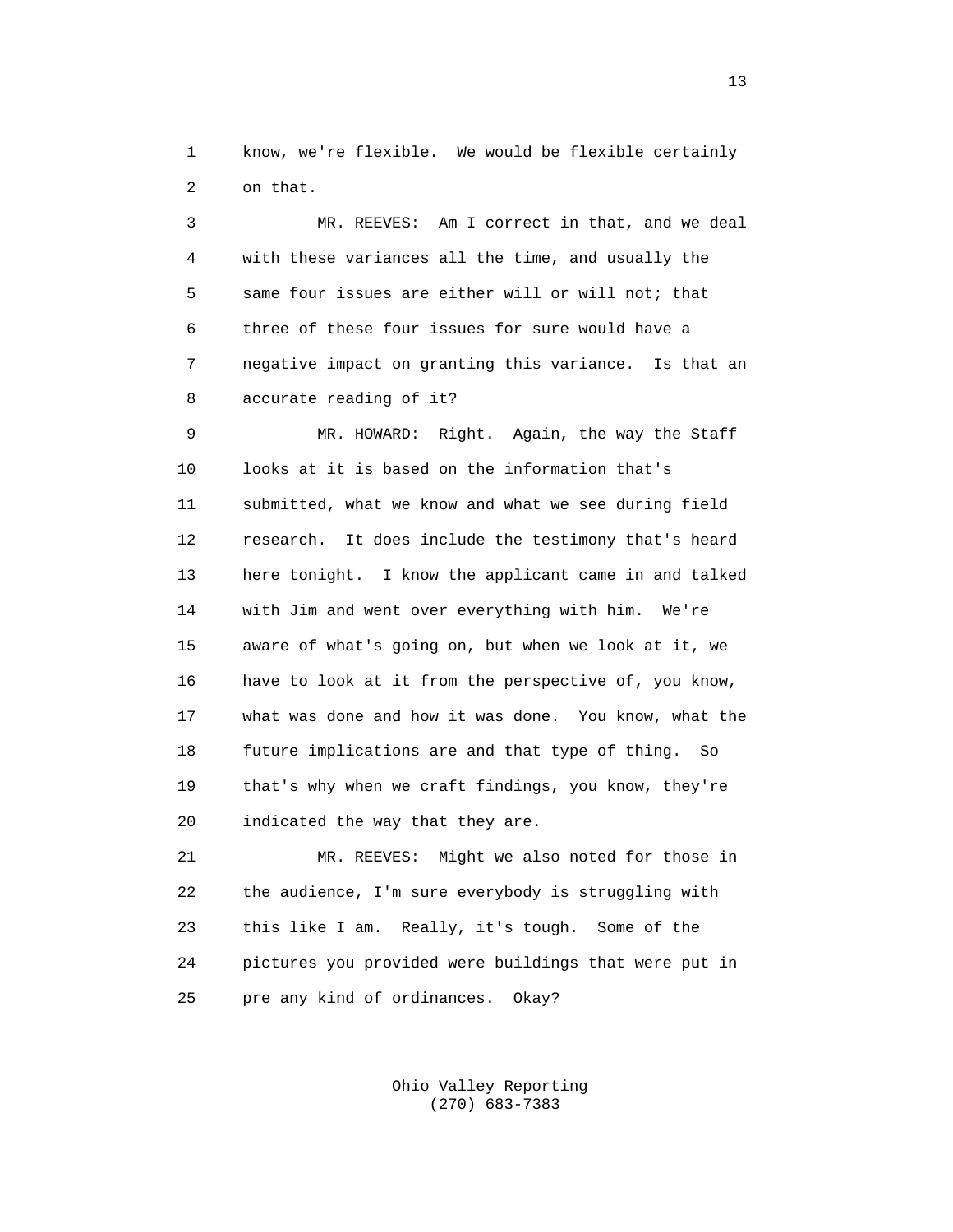1 MR. SHULTZ: Okay.

 2 MR. REEVES: So some of them were built 3 probably back in the '30s or '40s. 4 CHAIRMAN: Grandfathered in. 5 MR. REEVES: Mr. Howard, would I assume then 6 that granting this variance would set a precedence 7 that we would have to look at in future cases? 8 MR. HOWARD: It certainly could. I mean 9 that's really the reason as Staff that we would 10 recommend denial on this. As Staff, it's never fun to 11 tell people no, but we have to sometimes. In an 12 instance like this, you know, some of those buildings 13 like you said, the stores and stuff, those were in 14 more, looked like more of like an urban area, if you 15 want to call it that, of Utica, where you have lower 16 speeds. When you're on a rural road that has 17 potential for 45, 55 mile an hour speed limit, you 18 want things to be as far off the road as they can just 19 for safety issues, if somebody goes off the road or 20 whatever.

 21 So that's why we looked at all of that stuff. 22 Our concern, as Staff, would be in looking at this, if 23 we were to recommend approval of it, then we're saying 24 it's okay to do something like this for anybody and 25 everybody and that's why we can't recommend approval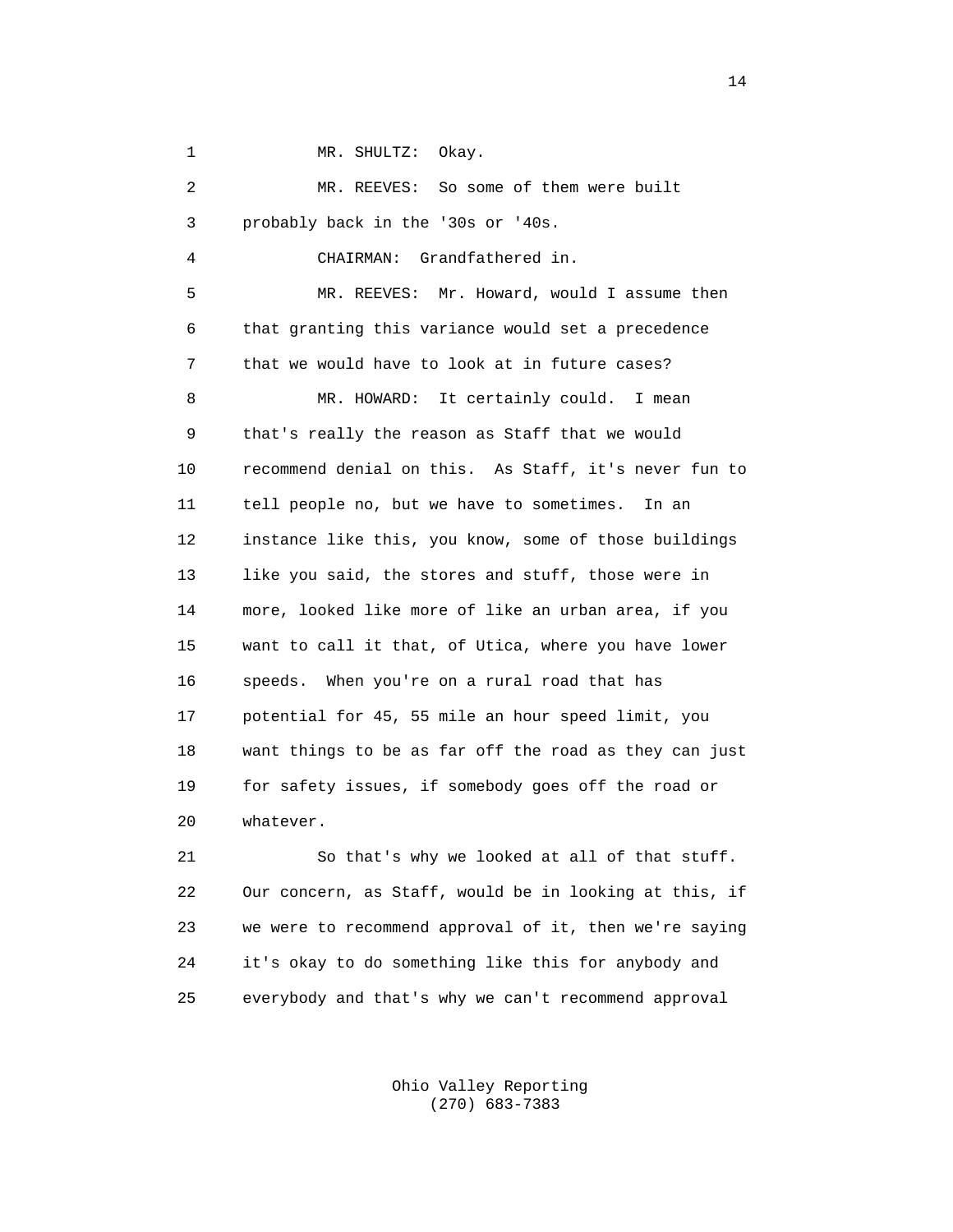1 of it.

 2 CHAIRMAN: Then the next person down the road 3 would be using your picture. 4 MR. REEVES: I have a couple of questions for 5 counsel then. 6 I think I'm correct, Ms. Knight, that should 7 this be denied they only have two recourses. One is 8 this cannot be taken to Fiscal Court for appeal. It 9 goes directly to court, doesn't it? 10 MS. KNIGHT: It goes to circuit court, Daviess 11 Circuit Court. 12 MR. REEVES: The other thing is then, their 13 only other recourse is to hold the contractor 14 accountable to a lawsuit of their own. 15 MS. KNIGHT: That would be a civil matter, 16 yes, between them and I don't know, you know. 17 MR. REEVES: That's not in our purview. 18 MS. KNIGHT: That's not anything that we would 19 have any say so on, right. 20 CHAIRMAN: Mr. Glenn, did you have a question? 21 MR. GLENN: Maybe. Can I see those pictures 22 again real quick? I thought that I saw one of the 23 pictures showed another building, a barn, that looked 24 like a newer barn. 25 MS. MASON: I saw that too.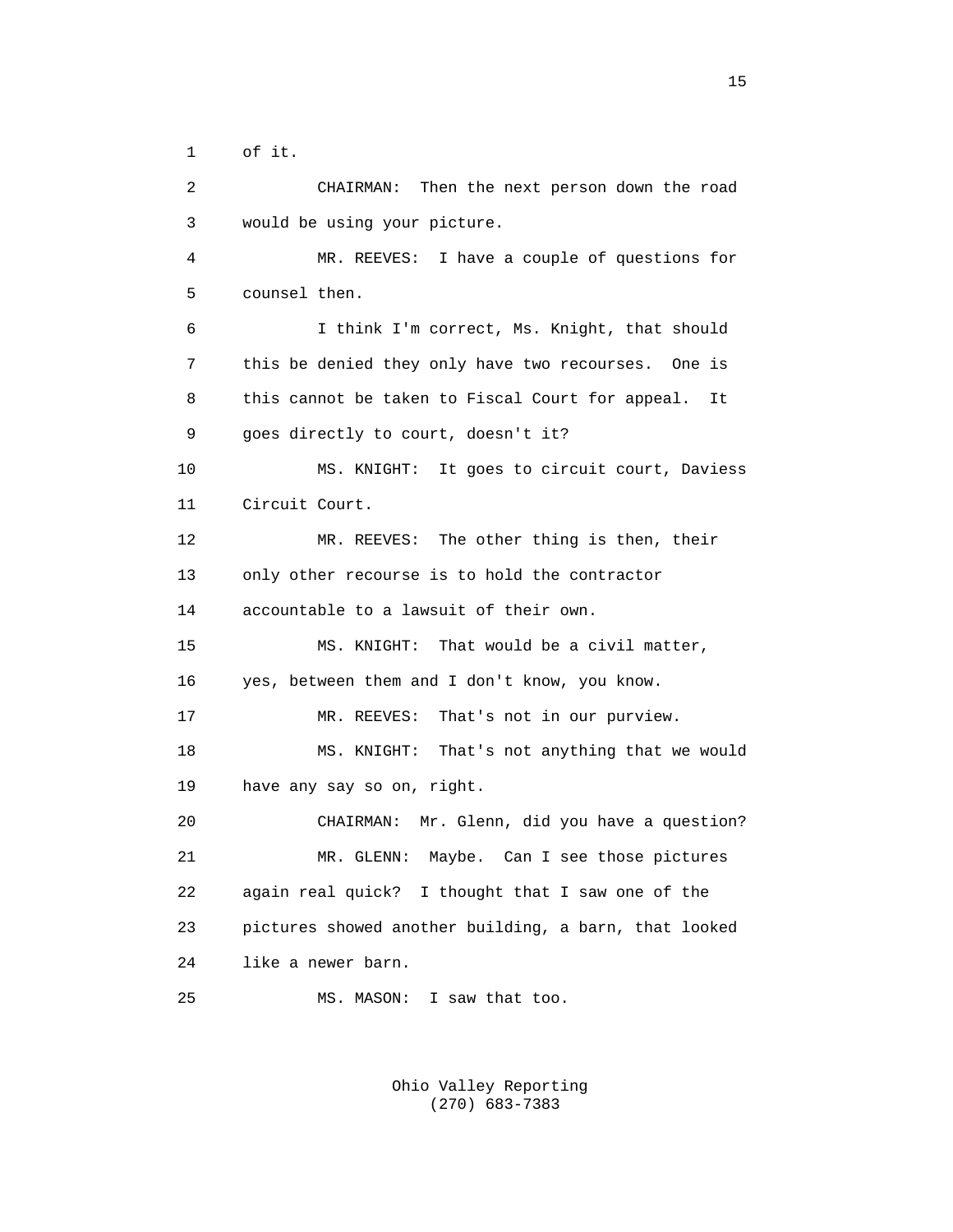1 MR. GLENN: Yes. That was right close. Yes, 2 that was right close to the road. Did you say this is 3 like a mile away? 4 MR. SHULTZ: Yes, sir. 5 MR. GLENN: That doesn't, to me, of course, 6 it's hard to tell, but it doesn't look like that that 7 meets this rule, but it also looks new. It doesn't 8 look like maybe it was grandfathered in. I'm just 9 wondering about that. Is that barn older than it 10 looks like or exactly what? 11 MS. MASON: It looked new to me too. 12 MR. REEVES: I saw that picture. 13 MR. HOWARD: I don't know. 14 MS. KNIGHT: The applicant presented the 15 pictures so he may have some more information on that. 16 MR. SHULTZ: I've lived out there since 2002. 17 It's been there since I've been there in 2002. I 18 don't know. 19 MR. HOWARD: To be grandfathered in it would 20 need to predate zoning, which was in the late '70s. 21 To address your question, we don't know. I 22 don't know where this is. We would have to look at 23 records and see if there is anything in there. I 24 would say just because it might exist doesn't -- it 25 may not have been done right either.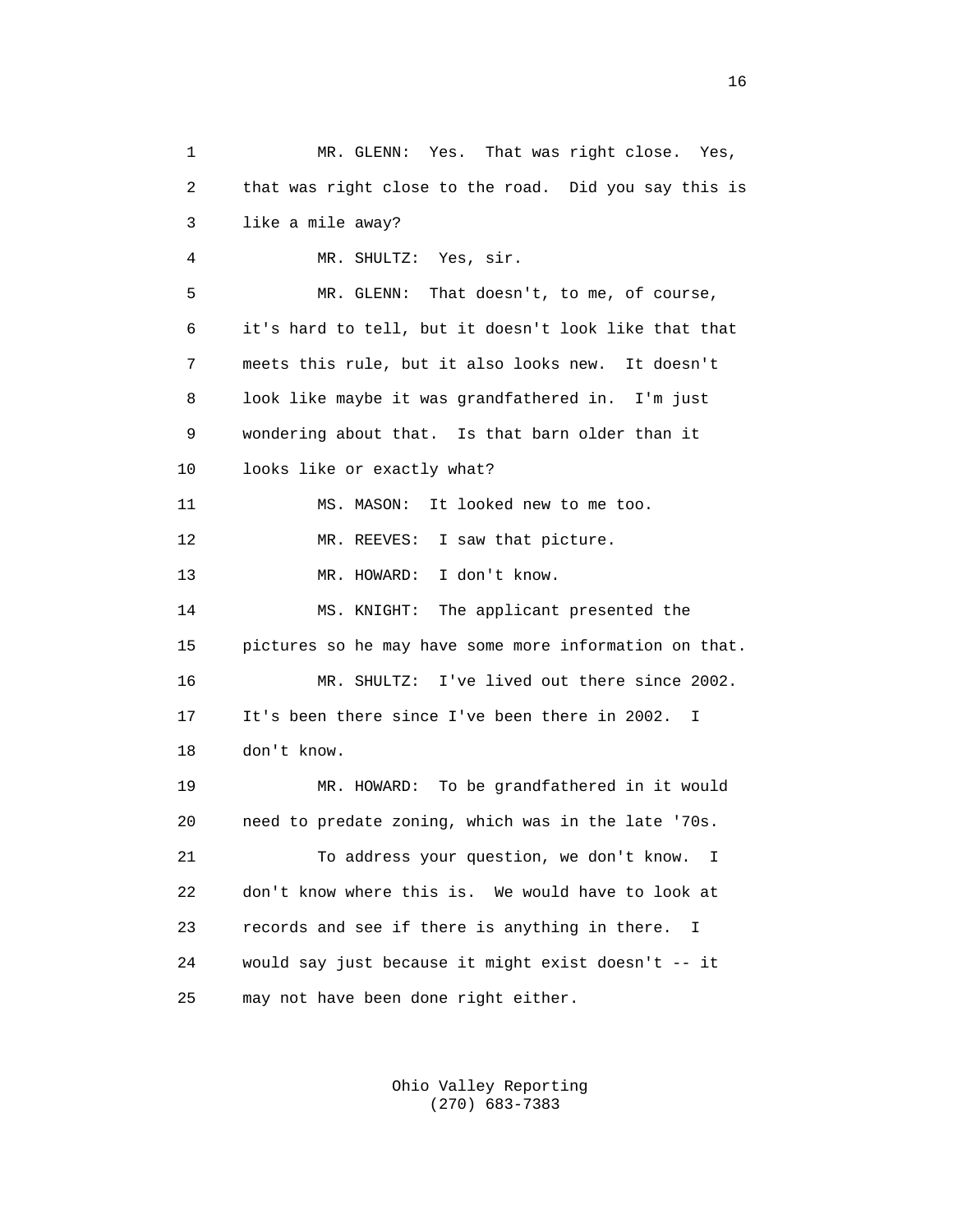1 MR. GLENN: Right. But it wouldn't set a 2 precedent.

 3 MR. HOWARD: They didn't call, I guess, to get 4 an electrical inspection or whatever and that's when, 5 you know, that's when this one was caught because they 6 put electric in the building.

 7 I'll be honest. We have a rather lean staff 8 at the office. We don't have people that are going 9 around, driving around all day looking for stuff. The 10 only reason we found out about this is because they 11 contacted Kenergy to get electric, and then Kenergy 12 requires that we do a visual field inspection before 13 we allow the electric to be turned on. That's when we 14 saw it. Otherwise, this may have gone on forever and 15 nobody ever, you know. We don't go around looking for 16 stuff. We find out about it either by people coming 17 in and asking questions after the fact or if a 18 neighbor calls and complains. That's really the two 19 ways we find out about zoning violations.

 20 MS. KNIGHT: If I might just address the issue 21 of setting a precedent of something like this, because 22 I think both of you have used this word.

 23 Each application stands on its own merit. We 24 consider every application based on its own set of 25 facts. Every application is a little bit different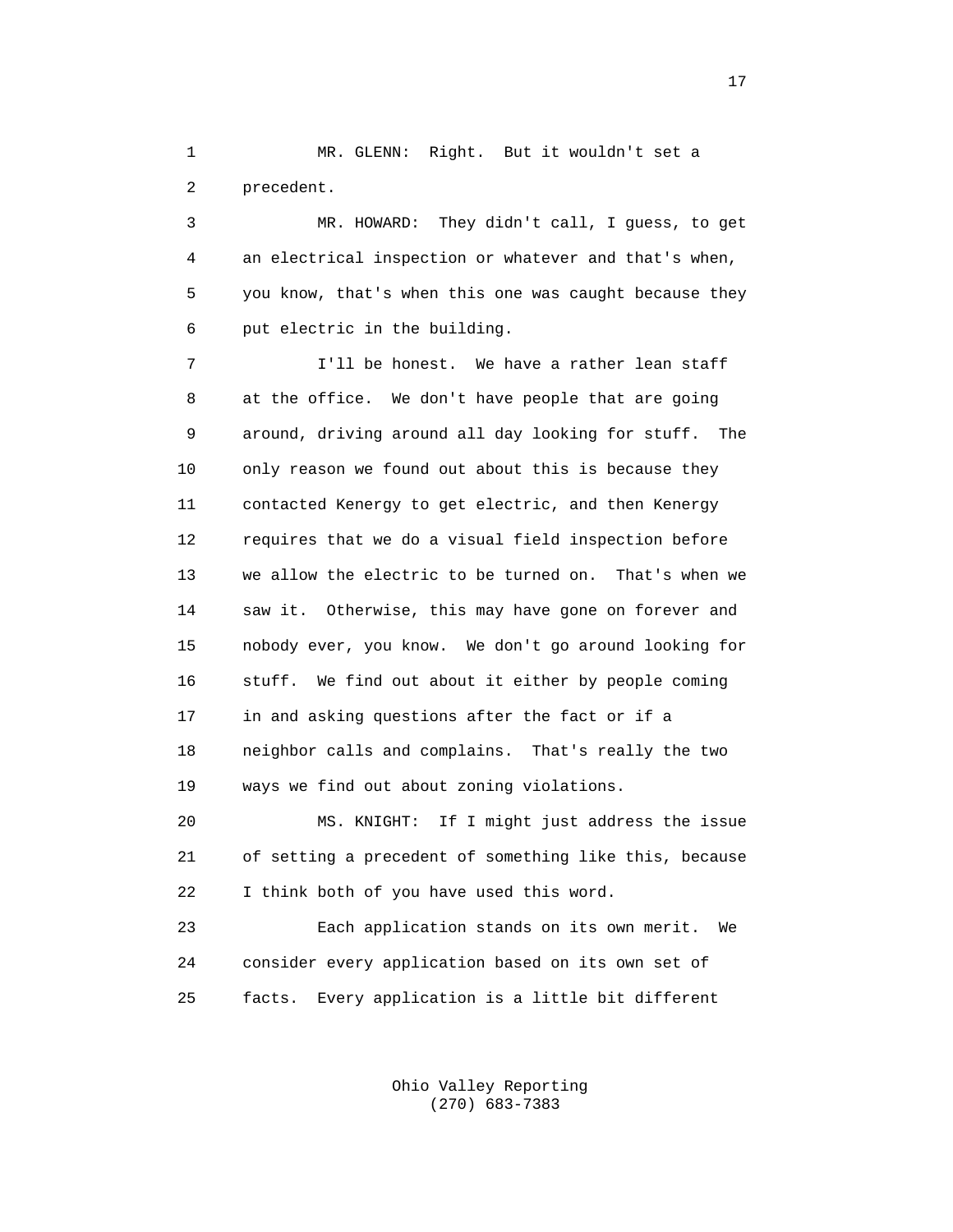1 from every other application.

| 2  | You know, are we bound to follow our own               |
|----|--------------------------------------------------------|
| 3  | ruling in every single case? Sometimes, but sometimes  |
| 4  | there are different circumstances for every case.      |
| 5  | Okay? If we did it for one but not another and the     |
| 6  | other appealed, it may be set aside because we didn't. |
| 7  | I don't know if that helps clarify that or not. Every  |
| 8  | application is considered on its own merits, own set   |
| 9  | of facts and circumstances. Doesn't necessarily 100    |
| 10 | percent tie our hands down the road, but it is, you    |
| 11 | know, obviously we want to make the right decision.    |
| 12 | Sometimes our past decisions do help us and guide us   |
| 13 | for future decisions.                                  |
| 14 | Thank you, Ms. Knight.<br>CHAIRMAN:                    |
| 15 | Anybody else have anything else to add?                |
| 16 | (NO RESPONSE)                                          |
| 17 | CHAIRMAN: If not I'll entertain a motion.              |
| 18 | MR. REEVES: Could I make one suggestion?               |
| 19 | CHAIRMAN:<br>Sure.                                     |
| 20 | MR. REEVES: Because I'm really struggling              |
| 21 | with this. Really, really struggling with it, and I    |
| 22 | did not drive out there and look at the site.<br>Now I |
| 23 | wish that I had.<br>Would there be any harm if we      |
| 24 | postpone this for a month so that those of us that     |
| 25 | choose to go look at it can go look at it?             |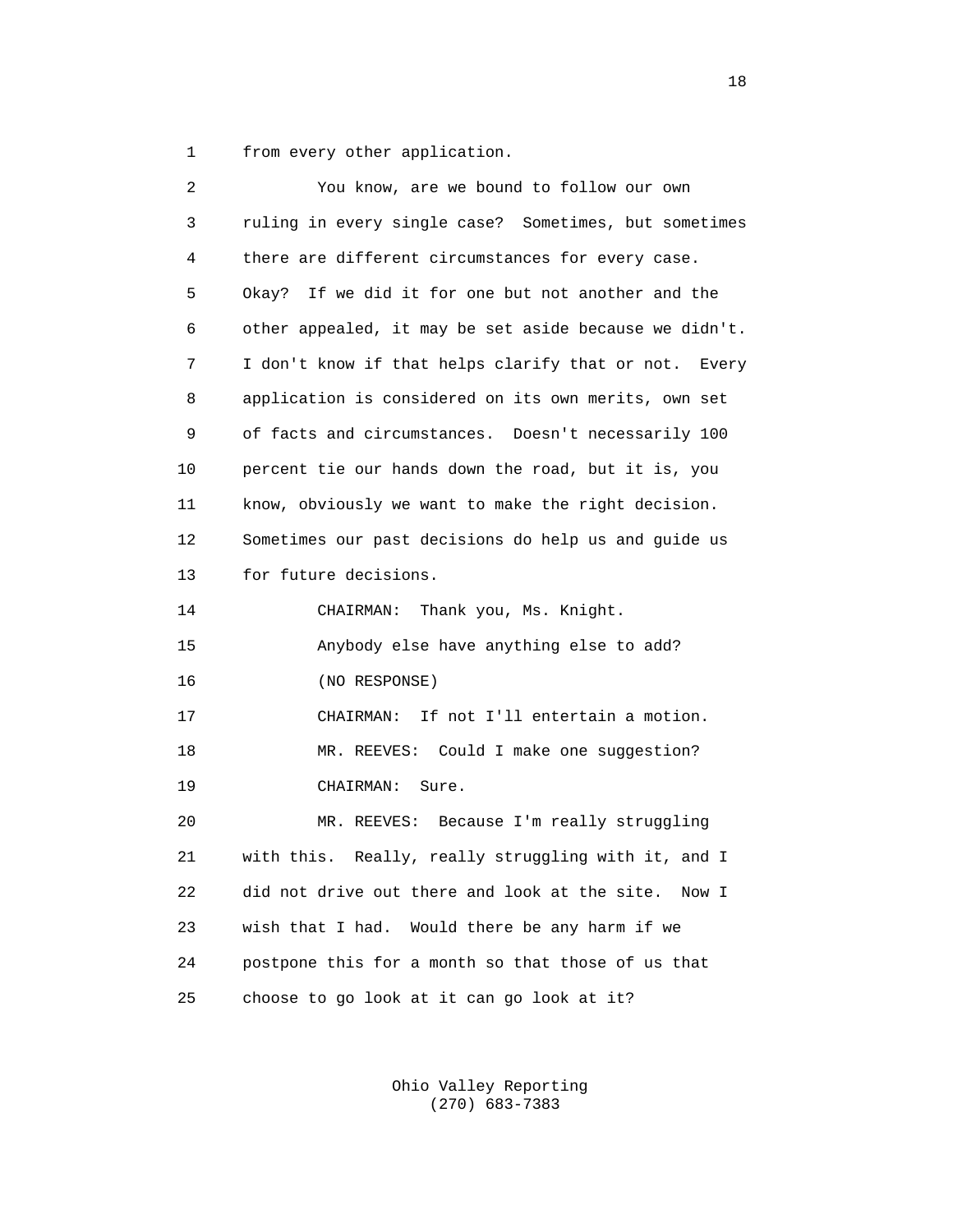1 MS. KNIGHT: As long as the applicant is in 2 agreement with that. 3 CHAIRMAN: Are you in agreement with that, 4 Mr. Shultz? 5 MR. SHULTZ: Yes, ma'am. 6 CHAIRMAN: That's okay with you? 7 MR. SHULTZ: Yes. 8 MS. KNIGHT: We need a motion on that. 9 CHAIRMAN: Yes, we need a motion. 10 MR. REEVES: Then I would move that we 11 postpone this item until our next regularly scheduled 12 meeting. 13 MR. GLENN: I'll second. 14 CHAIRMAN: Second by Mr. Glenn. Any questions 15 on the motion? 16 (NO RESPONSE) 17 CHAIRMAN: All in favor raise your right hand. 18 (ALL BOARD MEMBERS PRESENT RESPONDED AYE.) 19 MR. HOWARD: Just so everybody knows the next 20 meeting will be March 2nd at 5:30, same location. 21 CHAIRMAN: Motion carries unanimously. 22 Next item. 23 ITEM 3 24 5930 Old Highway 54, zoned R-1A Consider a request for a Variances in order to reduce 25 the front yard building setback line from 25 feet from the property line to 24.4 feet from the property line,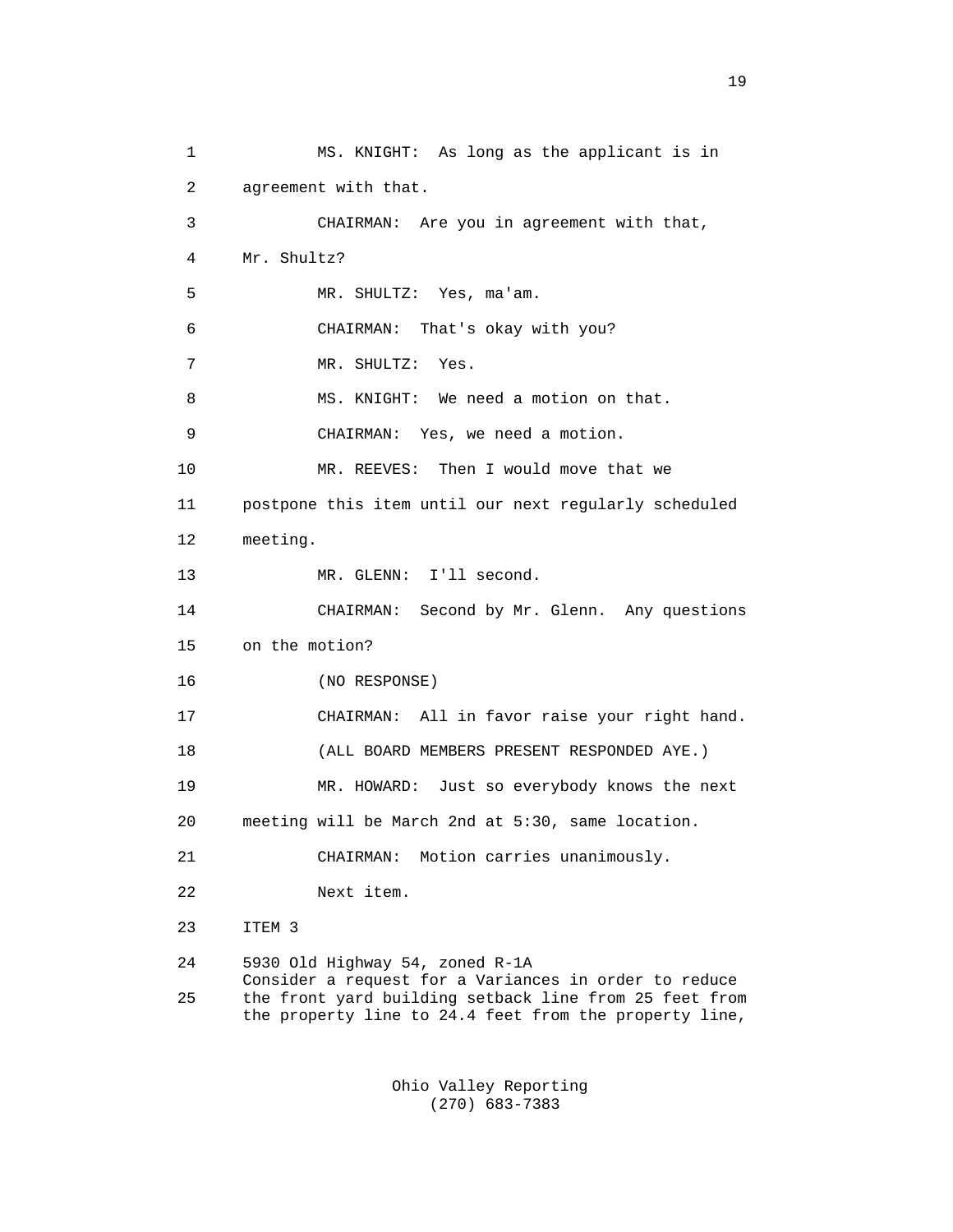1 and to reduce the west side setback line from 4.3 feet to 3.9 feet. 2 References: Zoning Ordinance, Article 8, Section 8.5.5(c); Article 3, Section 3-5(e)(1) 3 Applicant: Katie Rhoades & James A. Schaefer 4 MR. HILL: This application actually includes 5 two separate variance requests on the same property. 6 So I included them all in one Staff Report, but 7 they're separated enough so that if the Board chooses 8 they can make separate motions if they would like to. 9 The subject property is .207 acre parcel that 10 includes a legal non-conforming residential house 11 built in 1950 according to PVA records. At some point 12 recently the applicant began enclosing an existing 13 open front porch. So they enclosed the existing front 14 porch without a building permit. The applicant has 15 since been in contact with our OMPC building Staff 16 regarding the situation. The applicant was made aware 17 that the variance is needed because of the widely open 18 unenclosed porch. Zoning Ordinance is allowed to 19 encroach into the front setback area by up to 8 feet. 20 Once it was enclosed, that requirement was no longer 21 applicable and the front building setback applies to 22 the entire structure. So there's a 25 foot front 23 building setback requirement from the front property 24 line in this case. The structure is 24.4 feet, as 25 indicated on the illustration that's on the screen.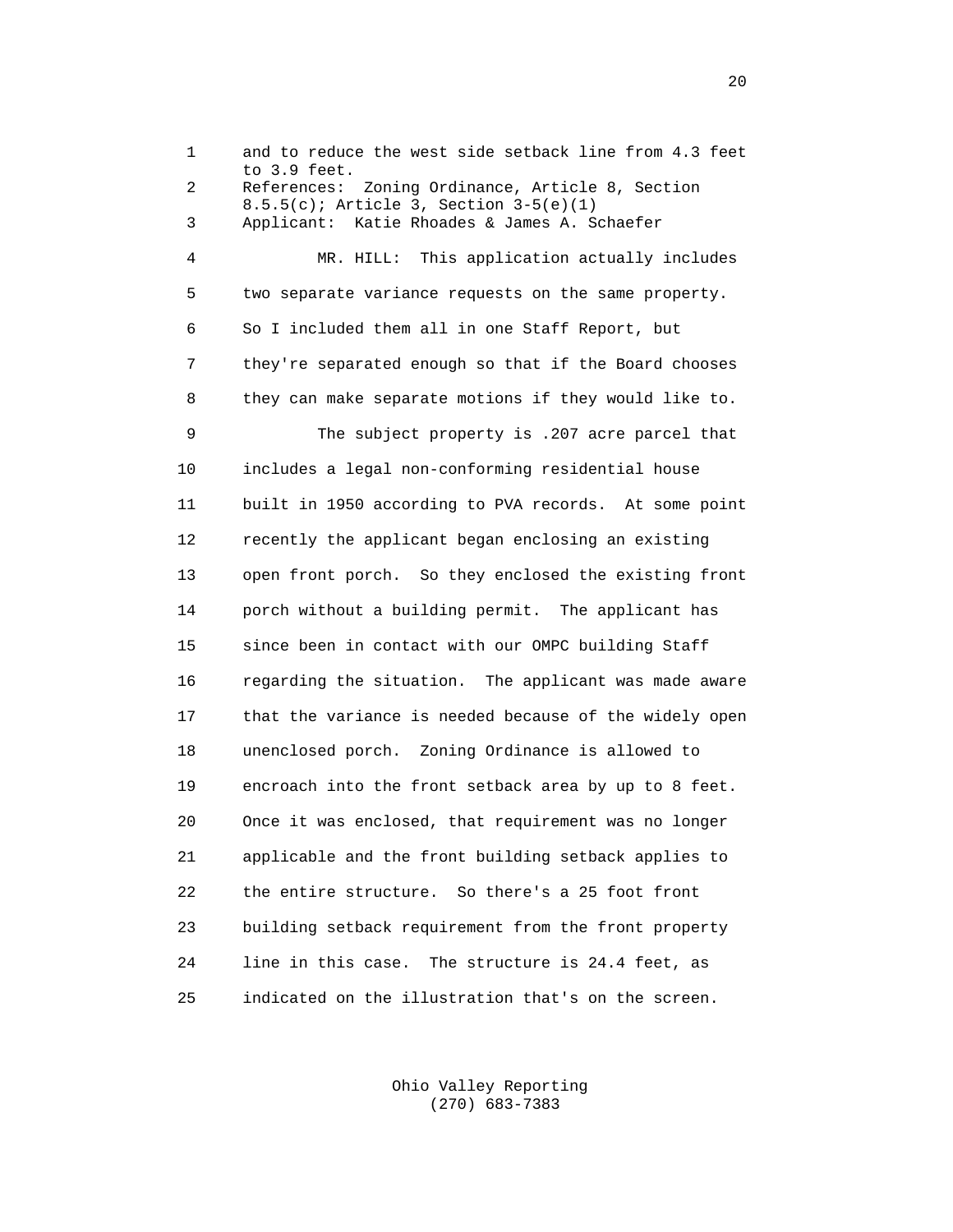1 So it's about 7 inches too close to the front property 2 line and the building setback allows.

 3 That's the first variance that's on the front 4 of the building.

 5 The second variance is on the side and rear of 6 the building. The applicant also would like to add on 7 a section of the house to the rear. I believe there 8 was a deck or a patio in that location. They're just 9 proposing to extend the existing side facade of the 10 building further back towards the property, toward the 11 rear of the property with this building addition.

 12 The current closest portion of that side 13 property line is 4.3 feet, the building is 4.3 feet in 14 the front corner or as close of a location I should 15 say to the side property line. The building is not 16 exactly parallel to that side property line. So as it 17 gets extended further back it gets slightly closer to 18 the side property line than exist now. So it's 19 proposed to be 3.9 feet to that side property line. 20 Again, it's a legal nonconforming structure. The 21 amount of the nonconformity is not allowed to increase 22 by the Zoning Ordinance. So if they move their 23 building addition over a few inches, I believe it's 24 five inches too close as it is shown now, then they 25 could maintain that 4.3 foot setback that they had for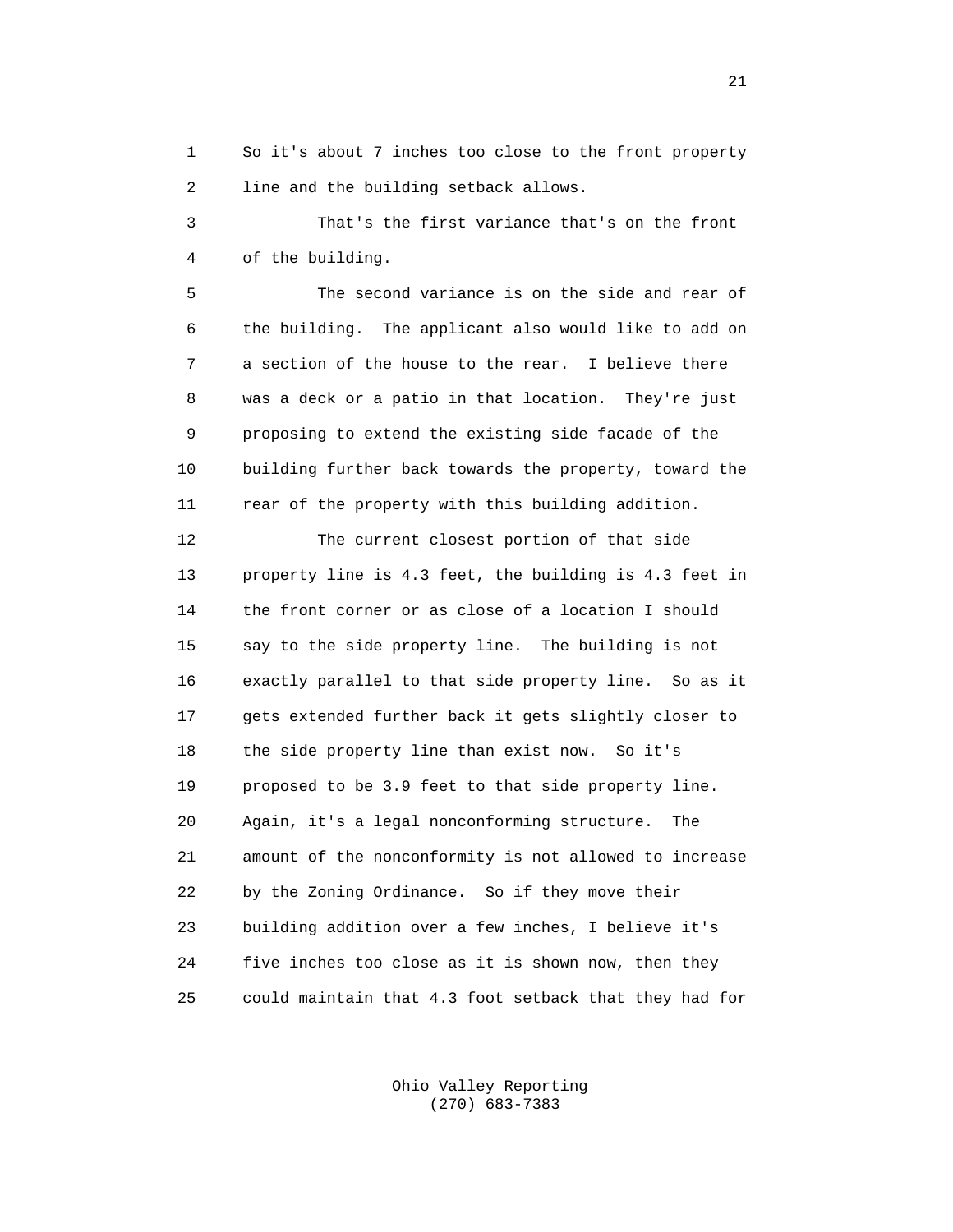1 many decades and not needed a variance.

| 2  | The applicant contends that that little offset          |
|----|---------------------------------------------------------|
| 3  | would kind of throw off their interior floor plan and   |
| 4  | the angle of the building would not be preferred.<br>So |
| 5  | they requested this second variance on the same         |
| 6  | I've got some pictures I'll show you in a<br>structure. |
| 7  | second.                                                 |
| 8  | Staff did some research in the area along Old           |
| 9  | Highway 54. In fact, three doors down I believe it is   |
| 10 | to the east there is a very similar side yard setback   |
| 11 | variance granted for property back in 1981. I believe   |
| 12 | it was not as close as this 3.9 feet. I believe it      |
| 13 | was closer to 5 feet I want to say in that instance.    |
| 14 | Staff however does not feel there is a                  |
| 15 | hardship in this case if the variances are denied.      |
| 16 | The building, the rear building addition could be       |
| 17 | adjusted so that there's no variance needed. Only a     |
| 18 | portion of the front porch could be enclosed however.   |
| 19 | I collected two sets of findings in case you            |
| 20 | wanted to do separate motions.                          |
| 21 | So for Variance number one, which is the front          |
| 22 | set back, granting this variance will not adversely     |
| 23 | affect the public health, safety or welfare because     |
| 24 | the small amount of the variance requested will not be  |
| 25 | discernible to the public.<br>Granting this variance    |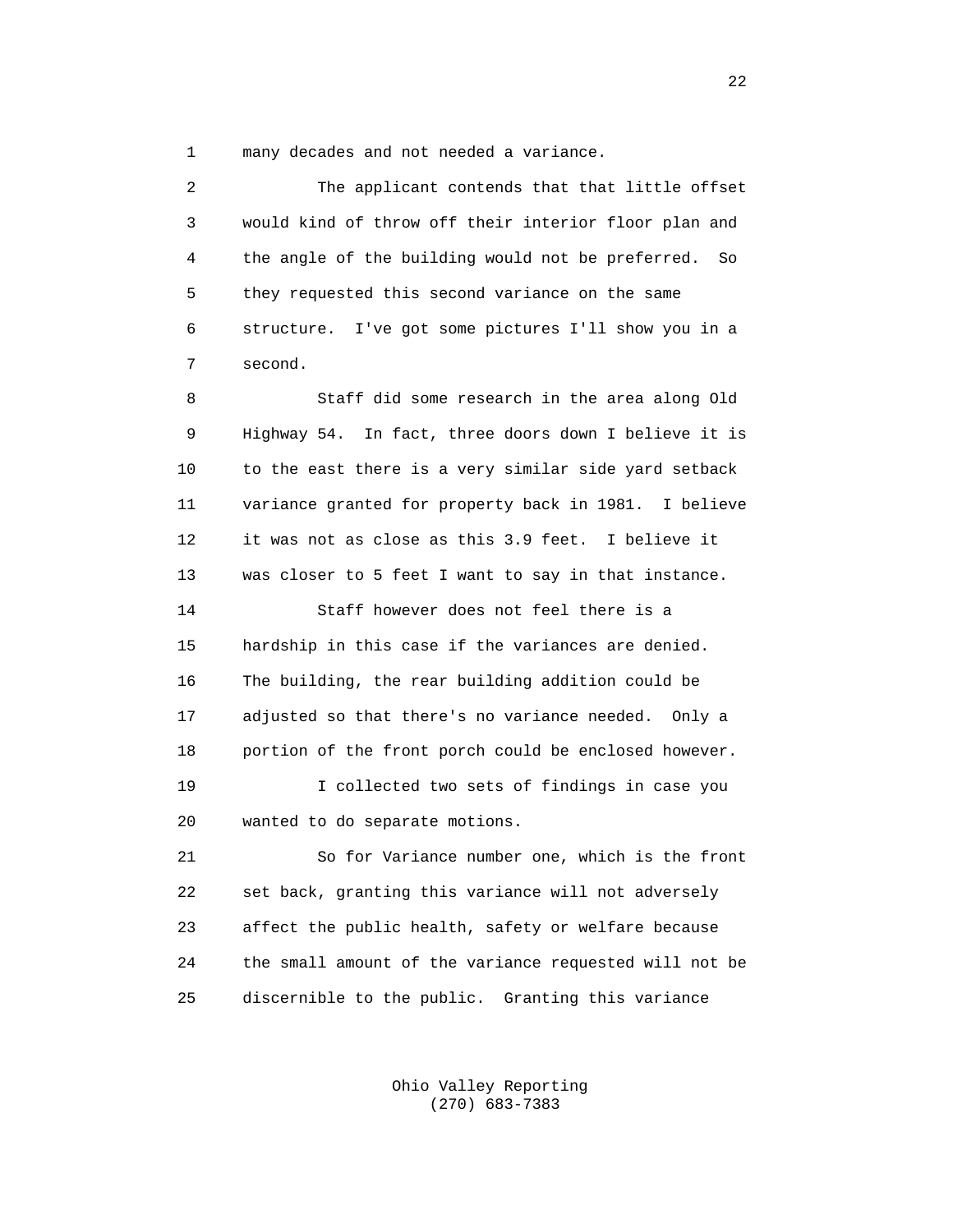1 will not alter the essential character of the 2 generally vicinity because the front porch of the 3 residence has existed in the same location for many 4 years. Granting this variance will not cause a hazard 5 or a nuisance to the public because the location of 6 the structure, whether it is open or enclosed, will 7 not have any negative impact on the public. Granting 8 this variance will not allow an unreasonable 9 circumvention of the requirements of the zoning 10 regulations because the difference between a 25 foot 11 building setback and a 24.4 foot building setback is 12 hardly noticeable. 13 Those were the findings for the front setback. 14 Now the following are Staff's findings for the rear 15 setback request.

 16 Granting this variance will not adversely 17 affect the public health, safety or welfare because 18 the property most affected by this variance is a 19 sanitation facility. Granting this variance will not 20 alter the essential character of the general vicinity 21 because the location of this rear addition is not 22 adjacent to any residential properties and is located 23 in an area to the rear of the house that will not be 24 very visible from the road. Granting this variance 25 will not cause a hazard or a nuisance to the public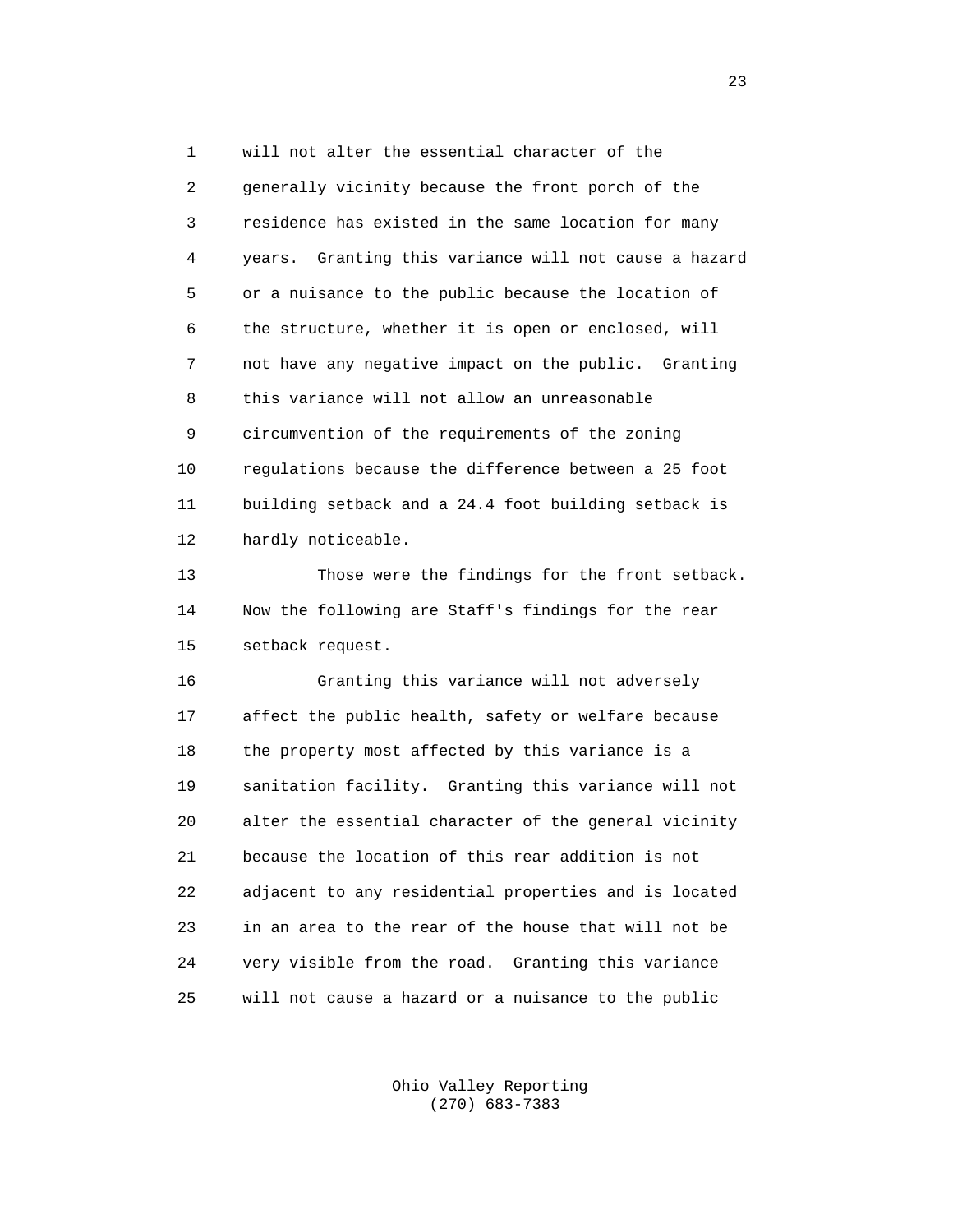1 because the location of the variance is not in a place 2 that will have any interaction with the public. 3 Granting this variance will not allow an unreasonable 4 circumvention of the requirements of the zoning 5 ordinance due to the fact that this legal 6 non-conforming structure does not sit exactly parallel 7 to the side property line, and if it did, then this 8 variance would not be necessary. 9 Staff recommends approval of both of the 10 variances. 11 One condition that we suggest is to obtain all 12 necessary building and electrical permits, inspections 13 and certificate of occupancy and compliance. 14 Staff request that the Staff Report be entered 15 into the record as Exhibit B. I'll show you just a 16 few slides here quickly. 17 Again, this is the dimension site plan so you 18 can get an idea of what they're proposing. This is 19 the interior floor plan that was provided by the 20 applicant. On the right side is the screen is the 21 front portion of the house. So you see two bedrooms. 22 On the left side is the rear portion of the house 23 which is labeled as family room. That's the rear 24 addition area. 25 Aerial map kind of zoomed out of the area.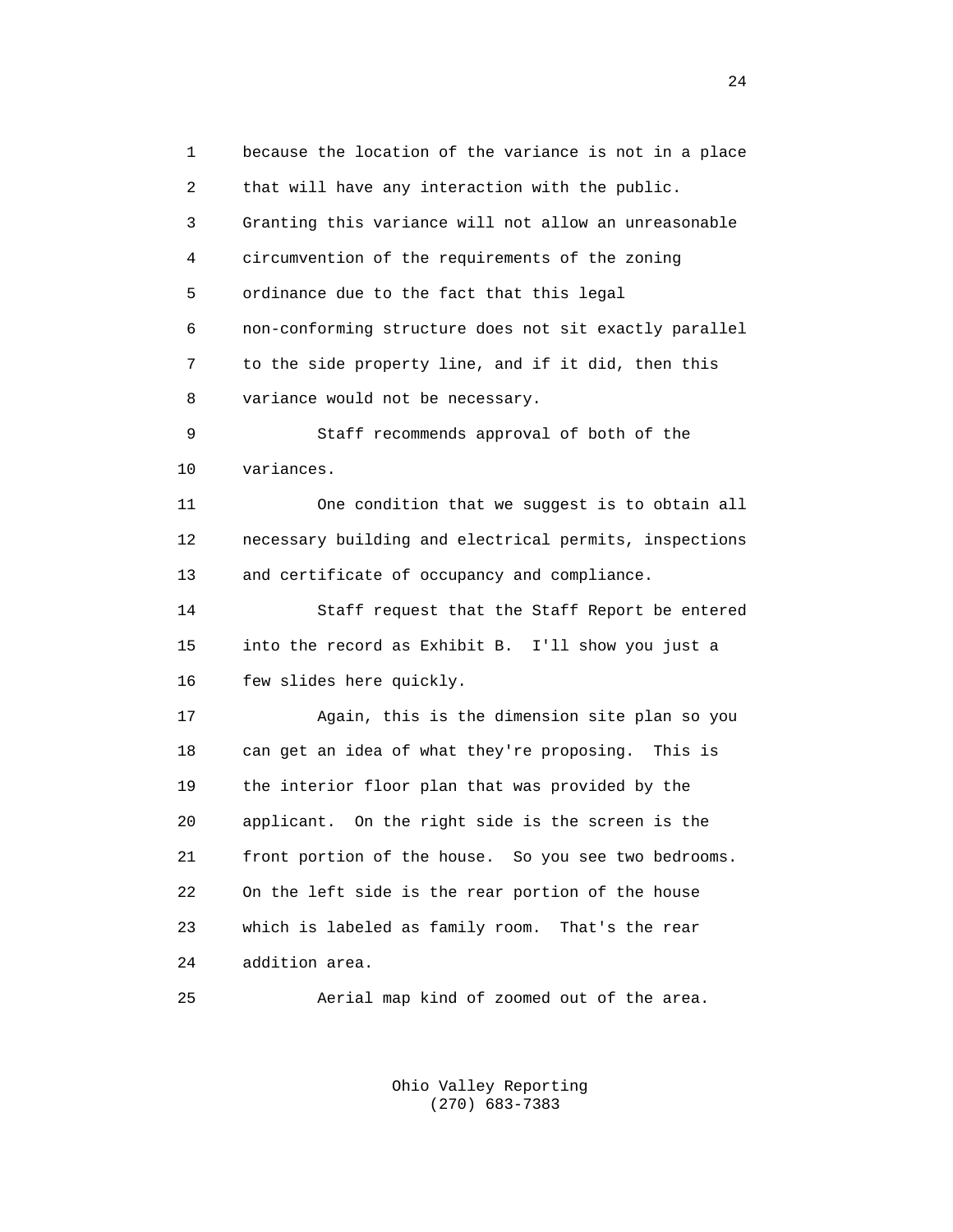1 You can see that the property to the rear and to the 2 west, that's the Cedar Hills sanitation facility 3 property. So it's RWRA's property. It's not a 4 residential use property. They're actually doing some 5 work now out there while I was out there the other 6 day. They're actually behind the structure doing some 7 work back there.

 8 So this is the building addition on the front 9 that they've enclosed. I think they've already, since 10 this picture was taken a couple of weeks ago, she's 11 put in a door and two windows on the front. That 12 gravel driveway is actually back to the sanitation 13 facility in the rear. There's trucks there. They 14 were working that day. Just beyond the structure kind 15 of where that white truck is, that is where the rear 16 building addition would be located. That gives you an 17 idea of the front yard proximity of the enclosed front 18 addition to the street. 19 That's all I have at this point. 20 CHAIRMAN: Is there someone here to speak on 21 behalf of the applicants? 22 MS. KNIGHT: Please state your name for the

23 record.

 24 MS. RHOADES: Katie Rhoades, 4776 Highway 142, 25 Philpot.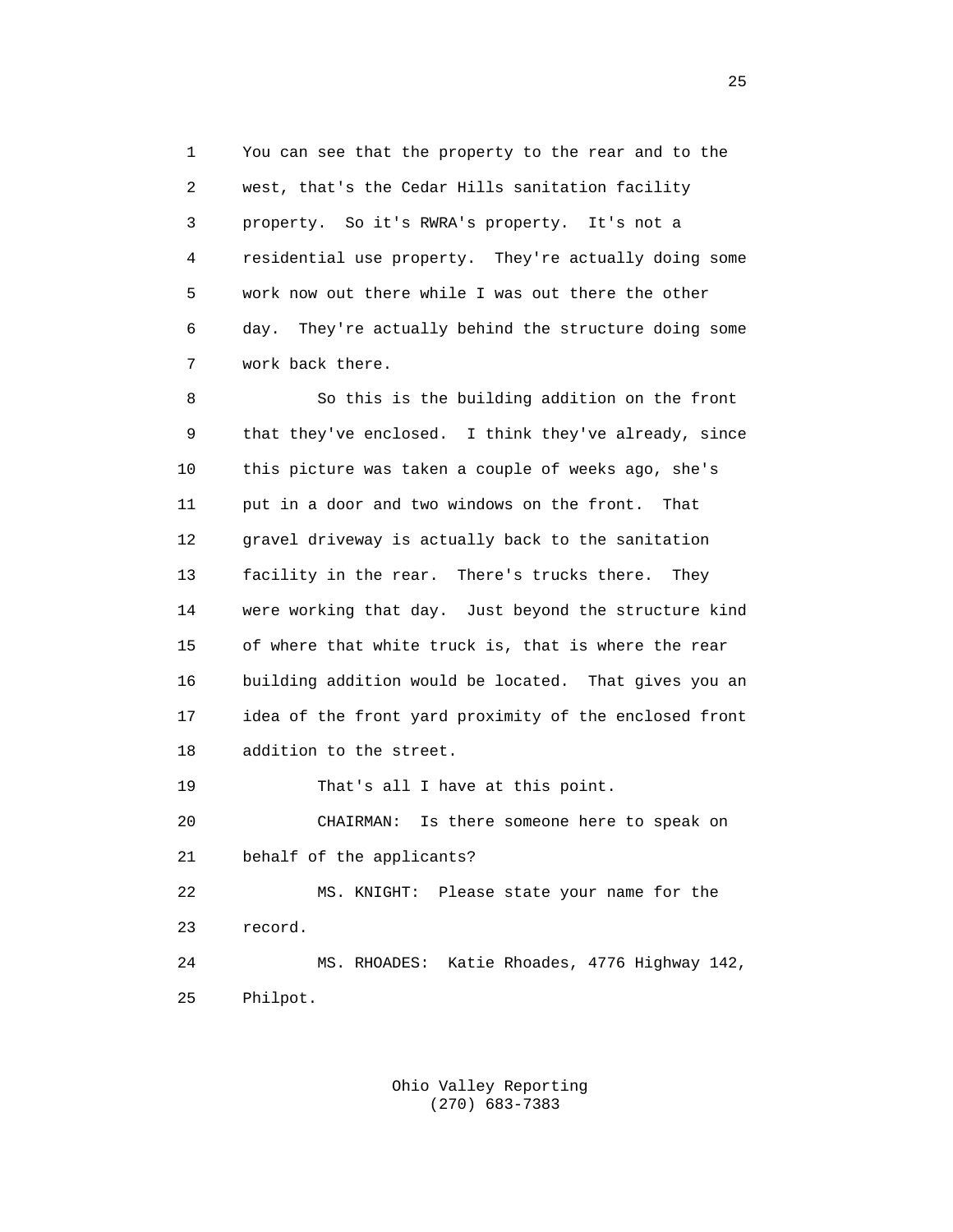## 1 (KATIE RHOADES SWORN BY ATTORNEY.)

 2 CHAIRMAN: Can you talk to us about your 3 request?

 4 MS. RHOADES: Well, we're just trying to make 5 my son's home liveable, a little small home. The only 6 way that we could get the space, we thought we were 7 solving our problem, was to use the porch. Since 8 we've been in contact with the very nice people that 9 helped us do this, we have decided to go on and add on 10 the back so that it could become a three bedroom. 11 Then where we were going to put a front door, we're 12 going to not have that anymore and just use the side 13 door. Therefore it would make a very useable good 14 floor plan. 15 It's been -- it's not like on TV. It's one 16 hellacious horrible experience from the beginning. 17 Rot. Termites. Everything. 18 CHAIRMAN: You don't want to go on TV? 19 MS. RHOADES: No. I never want to do this 20 again.

 21 CHAIRMAN: Anyone have any questions of the 22 applicant, Ms. Rhoades?

23 (NO RESPONSE)

 24 CHAIRMAN: No questions. Okay. I'll 25 entertain a motion to dispose of the item.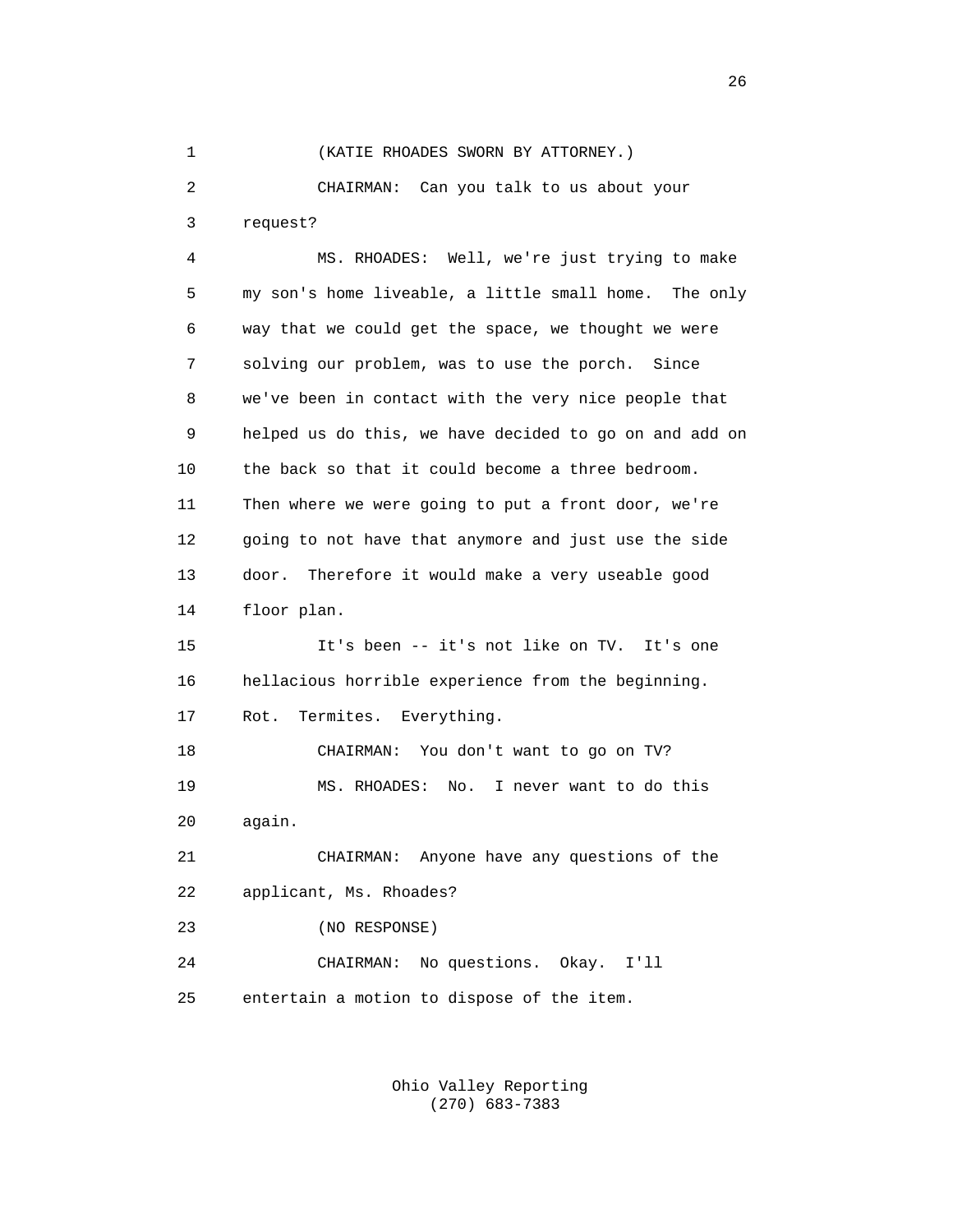1 MR. GLENN: I make a motion to approve the 2 request based on the Staff's findings and their 3 recommendations. 4 MS. KNIGHT: Is that both? 5 MR. GLENN: For both. Yes, I'm sorry. 6 MR. HOWARD: And the one condition? 7 CHAIRMAN: With the one condition that they 8 obtain building and electrical permit, inspections and 9 certificates of occupancy and compliance? 10 MR. GLENN: Yes. 11 MS. RHOADES: Yes, be happy to. 12 MR. REEVES: I'll second the motion. 13 CHAIRMAN: We have a motion by Mr. Glenn and a 14 second by Mr. Reeves. Any questions on the motion? 15 (NO RESPONSE) 16 CHAIRMAN: All in favor of the motion raise 17 your right hand. 18 (ALL BOARD MEMBERS PRESENT RESPONDED AYE.) 19 CHAIRMAN: The motion carries unanimously. 20 Thank you. 21 Anything else, Mr. Howard? 22 MR. HOWARD: Howard that's all I know of. 23 CHAIRMAN: We'll entertain one more motion. 24 MS. MASON: Motion to adjourn. 25 MR. GLENN: Second.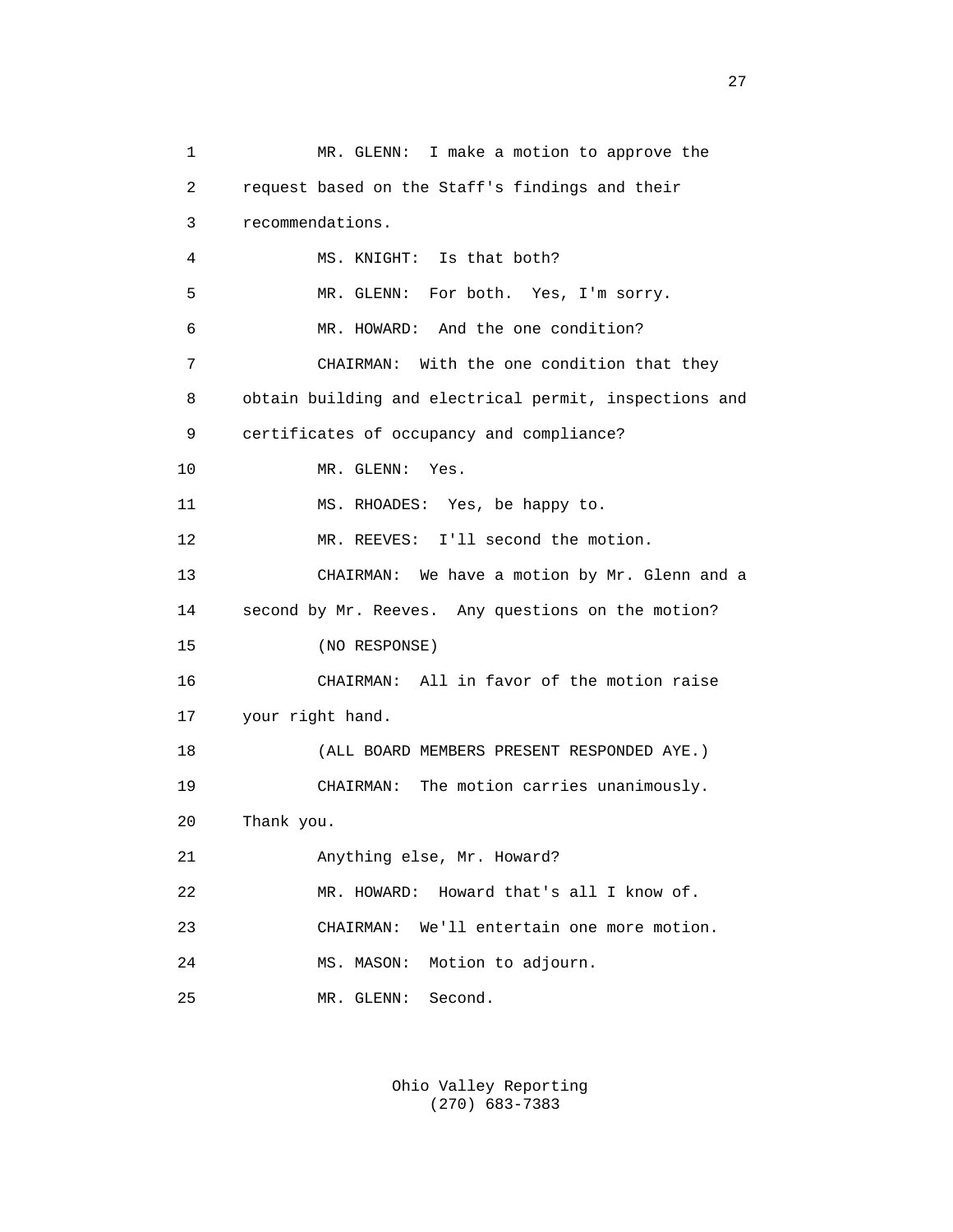| $\mathbf 1$             | CHAIRMAN: Second by Mr. Glenn. All in favor |
|-------------------------|---------------------------------------------|
| $\overline{a}$          | of the motion raise your right hand.        |
| $\mathbf{3}$            | (ALL BOARD MEMBERS PRESENT RESPONDED AYE.)  |
| $\overline{\mathbf{4}}$ | CHAIRMAN: We are adjourned.                 |
| 5                       |                                             |
| $\epsilon$              |                                             |
| $\overline{7}$          |                                             |
| $\,8\,$                 |                                             |
| $\mathsf 9$             |                                             |
| $10\,$                  |                                             |
| $11\,$                  |                                             |
| $1\,2$                  |                                             |
| $13$                    |                                             |
| $1\,4$                  |                                             |
| $15\,$                  |                                             |
| 16                      |                                             |
| $17\,$                  |                                             |
| $18\,$                  |                                             |
| 19                      |                                             |
| $20\,$                  |                                             |
| $21\,$                  |                                             |
| 22                      |                                             |
| 23                      |                                             |
| 24                      |                                             |
| 25                      |                                             |